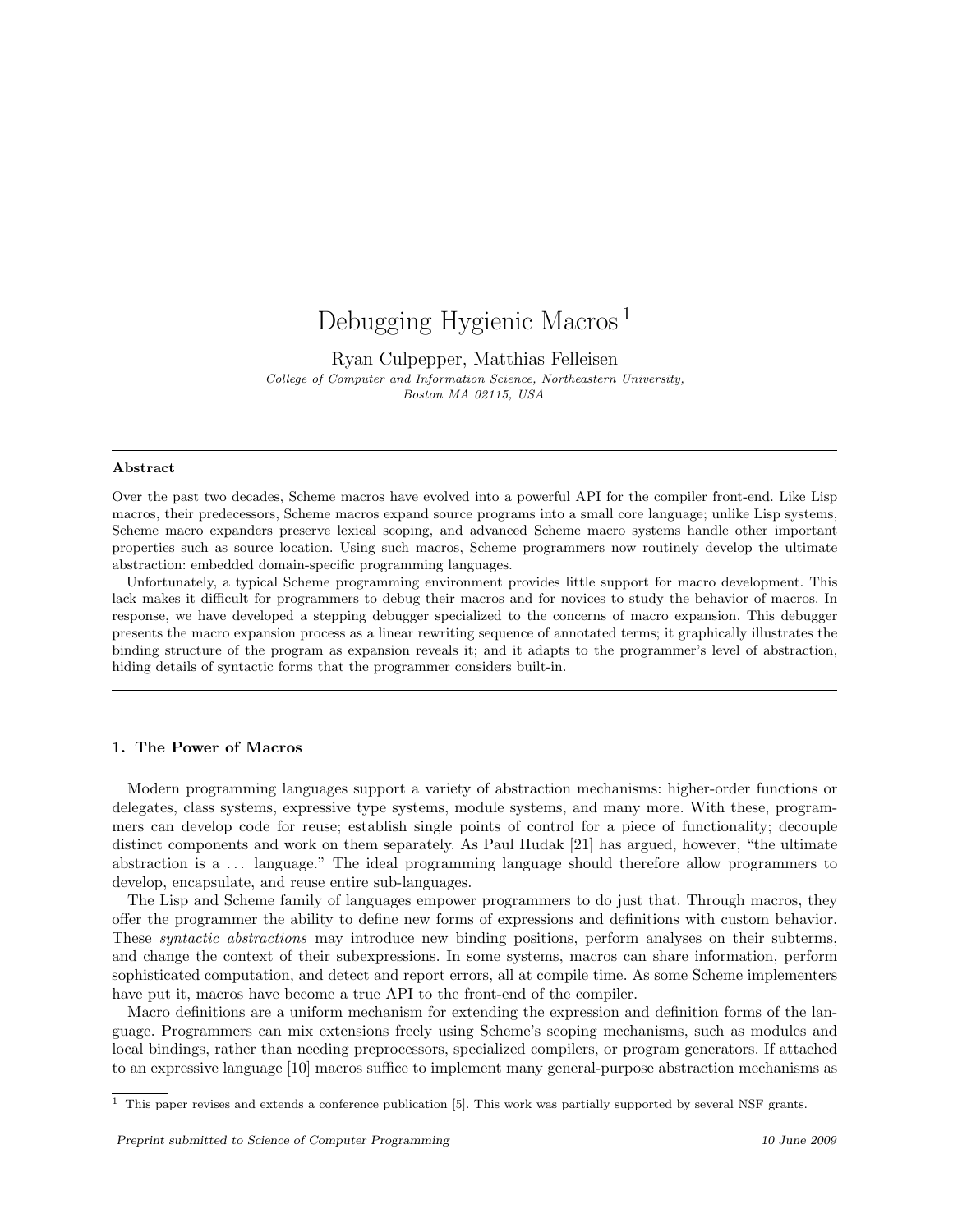libraries. For example, programmers have used macros to extend Scheme with constructs for pattern matching [37], relations in the spirit of Prolog [9,18,29], extensible looping constructs [8,28], class systems [1,26] and component systems [6,15,35], among others. In addition, programmers have also used macros to handle metaprogramming tasks traditionally implemented outside the language using preprocessors or special compilers: Owens et al. [25] have added a parser generator library to Scheme; Sarkar et al. [27] have created an infrastructure for expressing nano-compiler passes; and Herman and Meunier [20] have used macros to improve the static analysis of Scheme programs. As a result, implementations of Scheme such as PLT Scheme [14] have a core of a dozen or so syntactic constructs but appear to implement a language as rich in features as Common Lisp [32].

To support these increasingly ambitious applications, macro systems have had to evolve, too, because true syntactic abstractions must be indistinguishable from features directly supported by the implementation's compiler or interpreter. Historically, macros had humble beginnings in Lisp systems, where they were compile-time functions over program fragments, usually plain S-expressions. Unfortunately, these simplistic macros do not really define abstractions. For example, because Lisp macros manipulate variables by name alone, references they introduce can be captured by bindings in the context of the macro's use. This tangling of scopes reveals implementation details instead of encapsulating them. In response, researchers developed the notions of macro hygiene [22], referential transparency [4,7], and phase separation [13] and implemented macro systems guaranteeing those properties. Now macros manipulate program representations that carry information about lexical scope; affecting scope takes deliberate effort on the part of the macro writer.

Given the power of macros and the degree to which Scheme programmers benefit from them, it is astonishing that no Scheme implementation offers solid debugging support for macros. The result is that programmers routinely ask on Scheme mailing lists about unforeseen effects and subtle errors arising from a faulty or incomplete understanding of the macro system. While experts always love to come to their aid, these questions demonstrate that programmers need tools for exploring macro expansion just as they need tools for exploring ordinary program execution.

In this paper, we present the first macro stepper for Scheme. In the next section we discuss the properties of macro programming that inform the design of our debugger, and in subsequent sections we discuss the implementation of the stepper, describe its foundations with a formal model, and prove those foundations correct.

# 2. Design Considerations for a Macro Debugger

A debugger must be tailored to its target language. Debugging a logic program is fundamentally different from debugging assembly code. Most importantly, a debugger should reflect the programmer's mental model of the language. This model determines what information the debugger displays as well as how the programmer accesses it. It determines whether the programmer inspects variable bindings resulting from unification or memory locations and whether the programmer explores a tree-shaped logical derivation or steps through line-sized statements.

Following this analysis, the design of our debugger for macros is based on three principles of Scheme macros:

- (i) Macros are rewriting rules.
- (ii) Macros respect lexical scoping.
- (iii) Macros define layered abstractions.

This section elaborates these three principles and their influence on the design of our debugger.

#### 2.1. Macros are rewriting rules

Intuitively, macro definitions specify rewriting rules, and macro expansion is the process of applying these rules to the program until all of the macros have been eliminated and the program uses only the primitive forms of the language.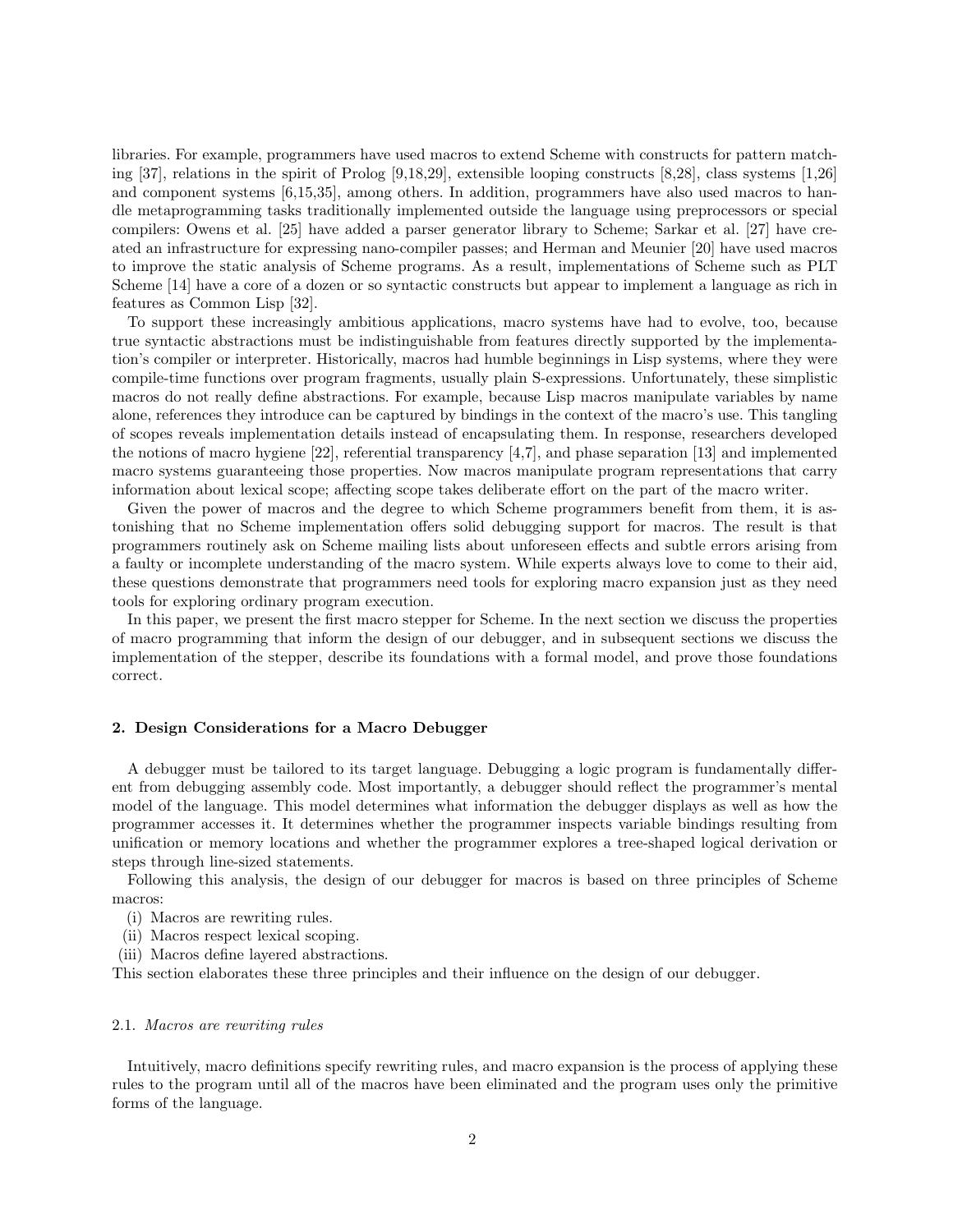The expander does not rewrite terms freely. Rather, it only looks at terms in expansion contexts such as at the top-level and in certain positions within primitive syntactic forms. The body of a lambda-form, for example, is an expansion position, but its formal parameter list is not. Of course, a term that is not in an expansion context may eventually be placed into an expansion context when enclosing macros are rewritten. We reserve the words *expression* and *definition* for terms that ultimately occur in an expansion context. The expression structure of a program, then, is gradually discovered during macro expansion.

Terms that are not expressions may be identifiers or constants, or they may be part of a macro's structured syntax. Macros commonly perform case analysis on their structured syntax, extracting subexpressions and other meaningful syntax such as variable binding lists and embedding these fragments in a new expression. Modern macro systems provide convenient notations for this case analysis and transformation of syntax.

Two ways of writing macro definitions are defined in the current Scheme report  $(R^{6}RS)$  [30]. One is a limited pattern-based macro facility [23] called syntax-rules. The other allows programmers to compute syntax transformations using the full power of Scheme plus a pattern-matching form called syntax-case [7]. A macro definition using syntax-rules has the following form:

```
(define-syntax macro
```

```
(syntax-rules (literal ...))[pattern_1 template_1]
 · · ·
  [pattern_n template_n]))
```
This definition directs the macro expander to replace any occurrences of terms matching one of the listed patterns with the corresponding template, substituting the occurrence's subterms for the pattern variables. The literals determine which identifiers in the pattern are matched for equality rather than treated as pattern variables.

For example, here is the definition of a macro that helps a programmer protect shared resources:

```
;; (with-lock expr) acquires a lock, evaluates the expression, and releases the lock.
(define-syntax with-lock
  (syntax-rules ()
    [(with-lock body)
     (dynamic-wind
       (lambda () (acquire-the-lock))
       (lambda () body)
       (lambda () (release-the-lock)))]))
```
By using such a macro, the programmer ensures that the enclosed expression is executed only in the proper context: with the lock acquired. In addition, the programmer can be sure that the function calls to acquire and to release the lock are balanced (for all possible control flows).

Given the macro definition above, macro expansion consists roughly of scanning through a program to determine which occurrences of with-lock to replace. For example, the following procedure definition contains one occurrence of the macro:

```
(define (print-items header items)
  (with-lock
  (begin (print header) (for-each print items))))
```
The expander rewrites the procedure definition to the following:

```
(define (print-items header items)
  (dynamic-wind
   (lambda () (acquire-the-lock))
    (lambda () (begin (print header) (for-each print items)))
    (lambda () (release-the-lock))))
```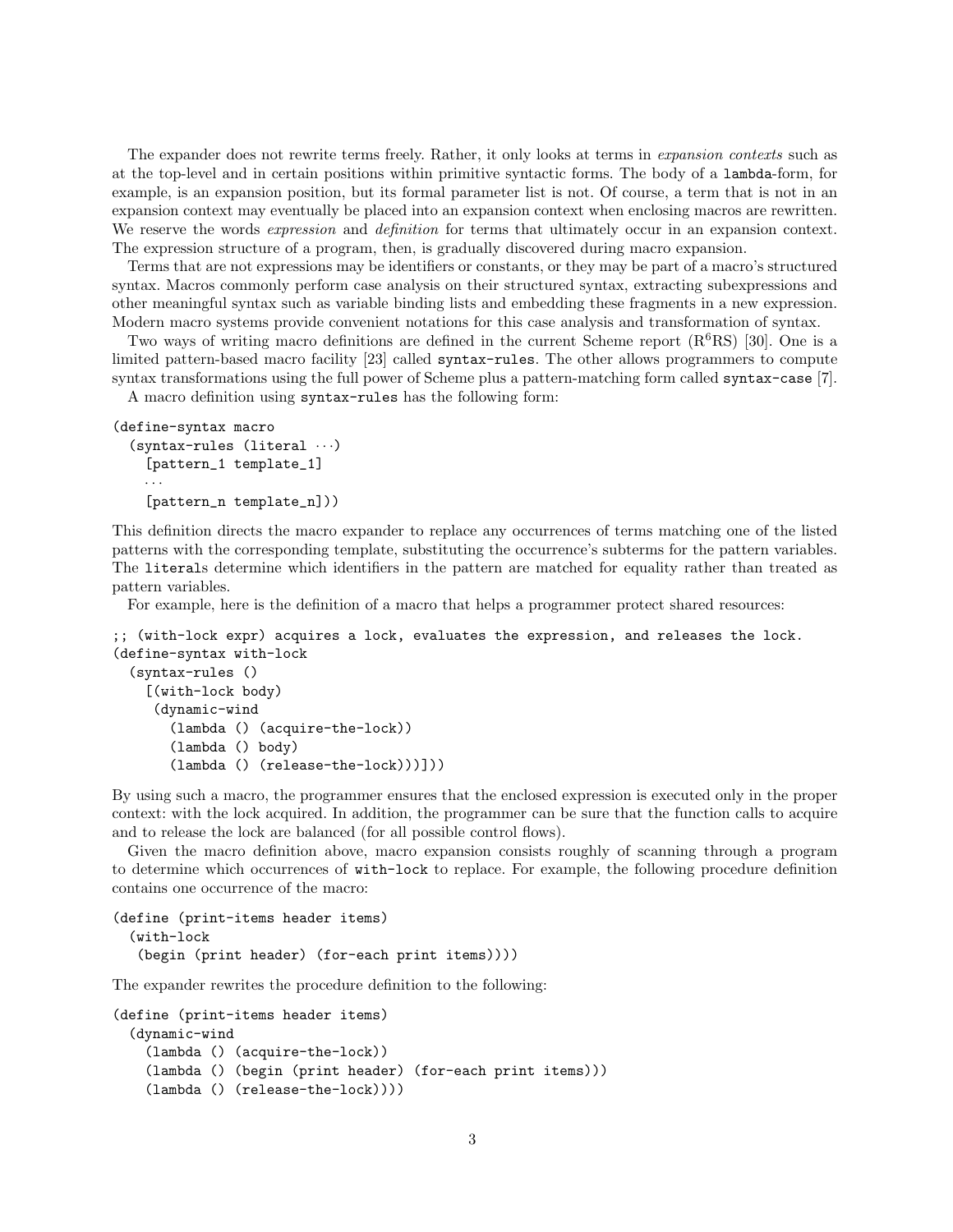The result contains no occurrences of the macro; macro expansion is complete.

Our macro stepper shows the expansion process to the programmer as a sequence of rewriting steps. Each step consists of two program texts that differ by the application of a single macro rewriting rule. The stepper highlights the site of the rule's application.

The tool's graphical user interface permits programmers to go back and forth in an expansion and also to skip to the beginning or end of the rewriting sequence. The ideas for this interface have been borrowed from the run-time stepper for PLT Scheme and similar steppers for Lisp-like languages [3,24,34].

Here is the program from above in the macro stepper:



The stepper shows the original code and the result of applying the with-lock rewriting rule. The figure indicates the highlighted regions: the macro use and its expansion.

If the programmer navigates forward, the stepper indicates that expansion is complete and shows the final program:



The final program displayed by the stepper is almost what one would expect from naively applying the rewrite rules, but some of the identifiers have a ":1" suffix. These come from the macro system's lexical scoping mechanism. In this particular case, the marks do not affect the meaning of the program. The next section explains these marks in more detail.

#### 2.2. Macros respect lexical scoping

Scheme requires macro expansion to be hygienic [4,22]—to respect lexical scoping according to the following two principles: <sup>2</sup>

- (i) References introduced by a macro (not taken from the macro's arguments) refer to the binding occurrence apparent at the site of the macro's definition.
- (ii) Binding occurrences of identifiers introduced by the macro (not taken from the macro's arguments) bind only other identifiers introduced by the same macro transformation step.

 $\overline{2}$  Unless the programmer explicitly programs such a violation using the hygiene-breaking features of a system such as the syntax-case system.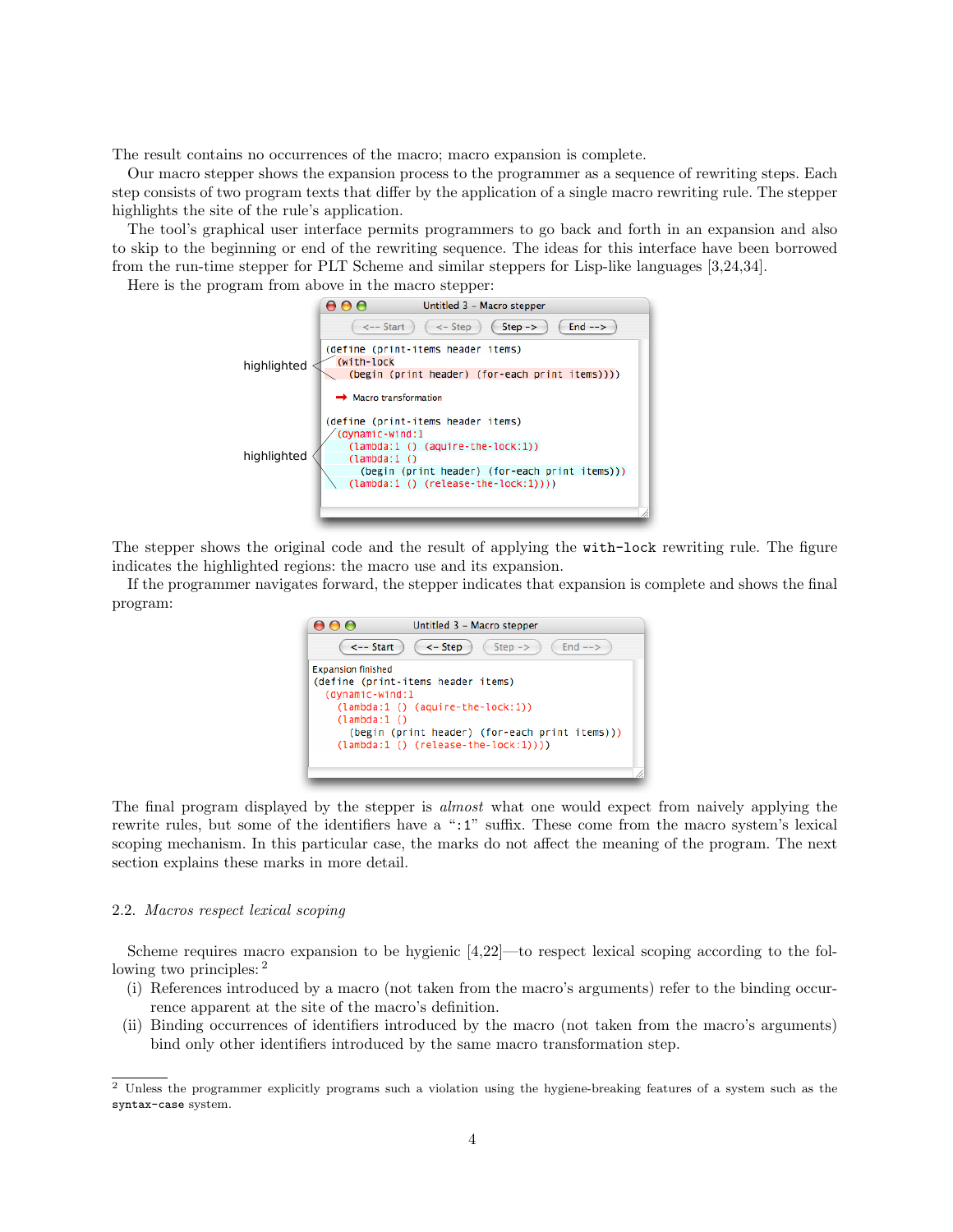The gist of these requirements is that macros act "like closures" at compile time. For example, the writer of with-lock can be certain of the meaning of acquire-the-lock, release-the-lock, and even lambda, regardless of whether some of those names have different bindings where the macro is used. Similarly, a macro can create a temporary variable binding without that binding capturing references in expressions that the macro receives as arguments.

Thinking of macro expansion in terms of substitution provides additional insight into the problem and its solution. A single macro expansion step involves two sorts of substitution and thus there are two sorts of capture to avoid. The first substitution consists of bringing the macro body to the use site; this substitution must not allow bindings in the context of the use site to capture names present in the macro body (condition 1). The second consists of substituting the macro's arguments into the body; names in the macro's arguments must avoid capture by bindings in the macro body (condition 2), even though the latter bindings might not be immediately apparent in the macro's result.

To see how bindings might not be apparent, consider the following definition:

```
(define-syntax (munge stx)
  (syntax-rules ()
    [(munge e) (mangle (x) e)]
```
It is not clear what role the template's occurrence of x plays. If mangle acts like lambda, then x would be a binding occurrence, and by the hygiene principle it must not capture any free occurrences of x in the expression e.<sup>3</sup> On the other hand, if mangle acts like begin, then the occurrence of x is a reference to a name defined in the context of munge's definition. The second hygiene principle guarantees that if x is a reference, it refers to the x in scope where the macro was defined. Without performing further expansion steps, the macro expander cannot tell the role x plays and consequently which hygiene principle governs its behavior. Thus it must delay the treatment of x until the use of mangle has been replaced with core syntax. The program representation must contain enough information to allow for both possibilities.

In short, the binding structure of a program is gradually discovered during macro expansion. The precise structure is not known until the program is completely expanded, although partial information is known earlier.

Hygienic macro systems usually implement the proper lexical scoping by annotating their program representations with timestamps, or *marks*. An identifier's mark, if one is present, indicates which macro rewriting step introduced it. Even though we customarily represent marks as numbers, we only care about their identity, not the order in which they occur. To illustrate, here is a macro that introduces a binding for a temporary variable:

```
;; (myor e1 ... eN) evaluates its subexpressions
;; in order until one of them returns a non-false
;; value. The result is that non-false value, or
;; false if all evaluated to false.
(define-syntax myor
  (syntax-rules ()
    [(myor e) e]
    [(myor e1 e ...)
     (let ([r e1])
       (if r r (myor e ...)))])
```
and here is a program that uses it:

```
(define (nonzero? r)
  (myor (negative? r) (positive? r)))
```
<sup>3</sup> There are devious macros, related to the "ill-behaved macros" discussed in Sect. 2.3, that challenge conventional intuitions about hygiene by searching through expressions looking for identifiers to capture. Regardless, the hygiene principles we describe give a useful, if imperfect, guide to the scoping properties of macros.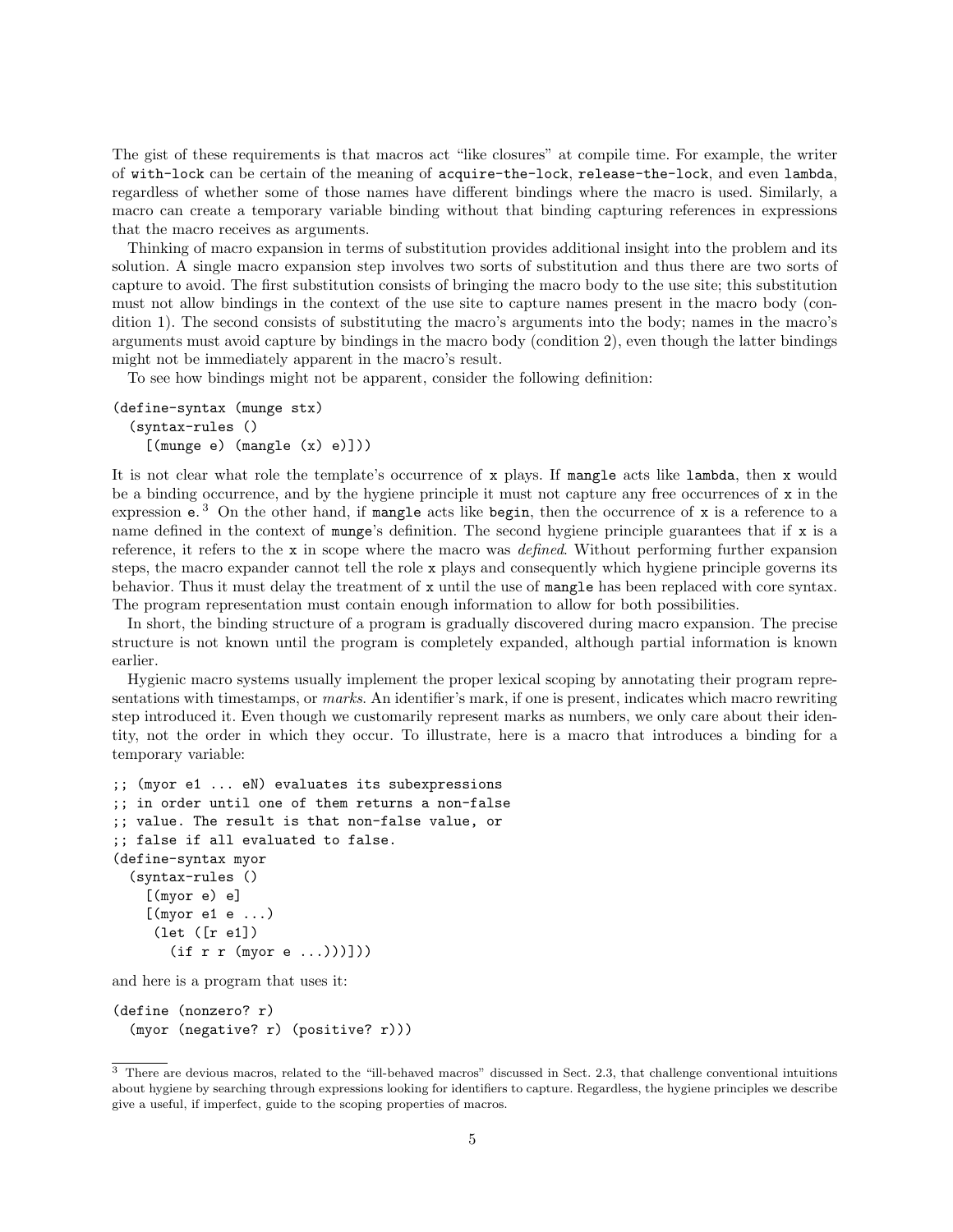If macro expansion followed the naive rewriting process, the temporary variable  $\mathbf r$  introduced by the macro would capture the reference to the formal parameter named r:

```
;; RESULT OF NAIVE EXPANSION, CAUSES CAPTURE
(define (nonzero? r)
  (let ([r (negative? r)])
    (if r r (positive? r))))
```
Instead, the macro expander adds a mark to every macro-introduced identifier. Using our notation for marks, the Scheme expander gives us this term:

```
(define (nonzero? r)
  (let:1 ([r:1 (negative? r)])
    (if:1 r:1 r:1 (myor:1 (positive? r))))
```
The macro expander marks introduced identifiers indiscriminately, since it cannot predict which identifiers eventually become variable bindings. When a marked identifier such as let:1 does not occur in the scope of a binding of the same marked identifier, the mark is ignored; hence the let:1 above means the same thing as let. In contrast, the two references to  $r:1$  occur inside of a binding for  $r:1$ , so they refer to that binding. Finally, the occurrence of the unmarked  $\mathbf r$  is not captured by the binding of  $\mathbf r:1$ ; it refers to the formal parameter of nonzero?.

Marks are a crucial part of Scheme's macro expansion process. Our macro debugger visually displays this scope information at every step. The display indicates from which macro expansion step every subterm originated by rendering terms from different steps in different colors. If there are too many steps to give each one a distinguishable color, then the stepper adds numeric suffixes to marked identifiers, such as  $1e^{t}$ :  $1<sup>4</sup>$ 

Here is what the macro stepper displays for the expansion of nonzero?:



The introduced binding has a mark, and the mark matches the introduced references. The marked identifiers are rendered in red and the unmarked identifiers are rendered in black.

Recall that macro expansion gradually discovers the binding structure of the program. The discovery process occurs in two parts. When the macro expander sees a primitive binding form, it discovers the bindings of its bound variables. It does not yet know, however, what matching occurrences of those identifiers constitute references to those bindings. Other intervening macros may introduce bindings of the same name. Only when the macro expander encounters a variable reference does the binding become definite.

The macro stepper displays its knowledge of the program's binding structure through binding arrows, inspired by the arrows of DrScheme's Check Syntax tool [11]. When the macro expander uncovers a binding, the macro stepper draws a *tentative* binding arrow from the binding occurrence to every identifier that may possibly be bound by it. <sup>5</sup> The stepper annotates tentative binding arrows with a "?" symbol at the bound

<sup>4</sup> Because of the colors, it is never unclear whether a suffix is part of the actual identifier or a macro stepper annotation.

<sup>5</sup> The macro stepper cannot predict references created using hygiene-breaking facilities like datum->syntax, of course, but once they are created the macro stepper does identify them as potential references.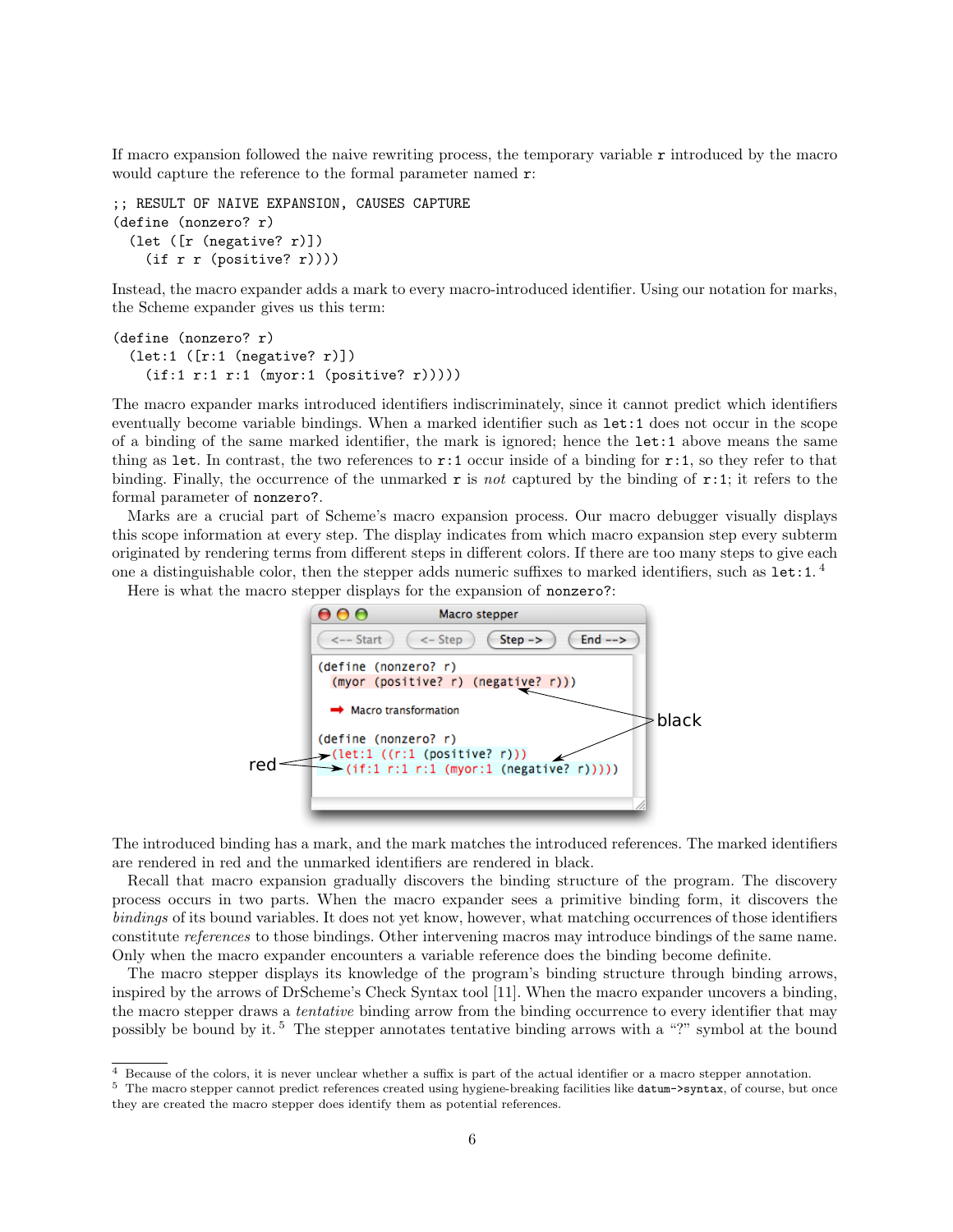end. When the macro expander finally resolves a variable to a specific binding, the arrow becomes *definite* and the question mark disappears. Alternatively, macro expansion may uncover a closer binding occurrence of the same name, in which case the target of the tentative arrow changes.

Here is the next step in the expansion with some of the binding arrows shown:



Note that the references to the marked  $r:1$  variables definitely belong to the binding of  $r:1$ , and the first reference to the unmarked  $\mathbf r$  is definitely bound by the procedure's formal parameter. The final occurrence of r is still tentative because macro expansion is not finished with its enclosing term.

Stepping forward once more reveals the fully expanded program. Since all of the references have been uncovered by the macro expander, all of the binding arrows are definite:



Binding information is important in debugging macros. Because macros often manipulate the lexical scope in a subtle manner, the shape of an intermediate term alone may not reveal an error. The program seems correct, but variables do not get bound or get bound in the wrong place. In these cases, the stepper's visual presentation of lexical binding is critical.

To illustrate this point, consider the creation of an if-it macro, a variant of if that binds the variable named it to the result of the test expression for the two branches:

```
(define-syntax (if-it1 stx)
  (syntax-case stx ()
    [(if-it1 test then else)
    #'(let ([it test]) (if it then else))]))
(define-syntax (if-it2 stx)
  (syntax-case stx ()
    [(if-it2 test then else)
     (with-syntax
         ([it (datum->syntax #'if-it2 'it)])
      #'(let ([it test]) (if it then else)))]))
```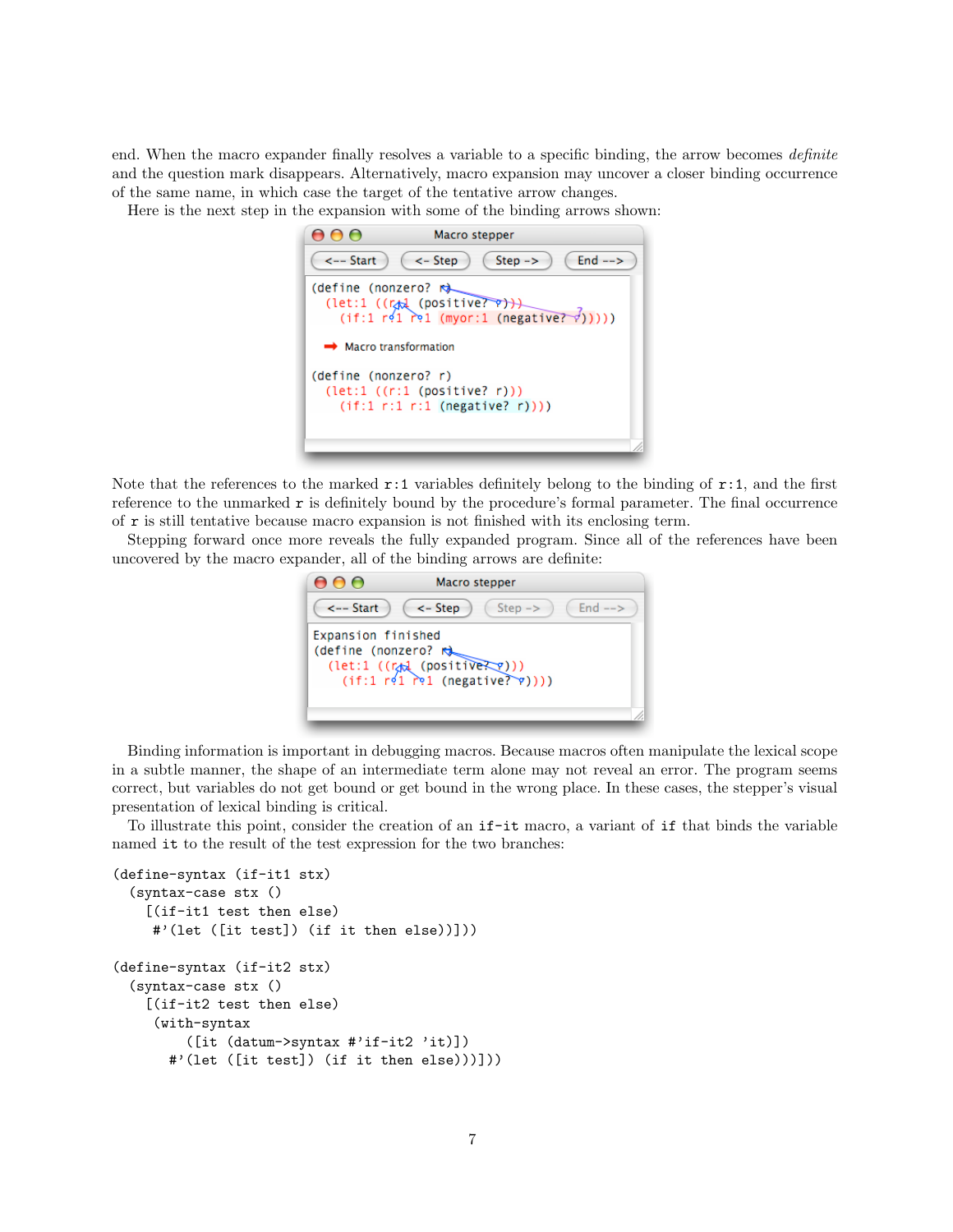These two attempts at the macro are written in the syntax-case macro system [7,30]. Their right-hand sides can contain Scheme code to perform the macro transformation, including syntax-manipulating procedures such as datum->syntax and binding forms such as with-syntax. These facilities offer the programmer explicit control over lexical scoping, necessary when "breaking hygiene" as the programmer intends with this macro.

One of these macro definitions achieves its purpose, and one does not. A Scheme novice taking a first step beyond basic macro programming cannot tell which one is correct, or perhaps can guess but cannot explain why. A Scheme programmer equipped with the macro stepper can easily tell:



On the right, all four of the it identifiers have the same marks, but on the left they do not.

The macro stepper also explains datum->syntax as a function that transfers the marks from its first argument to its second. That is, the occurrence of it in if-it2's expansion is unmarked because the if-it2 keyword was unmarked. Thus the macro stepper helps reinforce and enhance the programmer's mental model of hygienic macro expansion.

Note: PLT Scheme attaches additional properties to lexical tokens and syntax trees during macro expansion. The programmer can view those properties, on demand, in a separate part of the macro stepper.

## 2.3. Macros define layered abstractions

Preprocessors and compilers translate from a source language to a target language. So do macros, but in a system with macros, there are many source languages and many target languages.

For example, PLT Scheme's new trait library [16] is implemented as a macro that translates trait declarations to mixin declarations [17], i.e., as functions from classes to classes. Mixins have been part of PLT Scheme's standard library for a long time—and they are implemented as macros in terms of "basic" Scheme. This "basic" language, however, is itself implemented using macros atop a smaller language kernel, following Steele's original precedent [31].

Such layers of linguistic abstraction are common in languages that support macros, and they demand special support from debuggers. After all, a debugger for a high-level language should not bother the programmer with low-level details. In a program with layered abstractions, however, the line between high-level and low-level is fluid. It varies from one debugging session to another. The debugger must be able to adjust accordingly.

A macro debugger that operates at too low a level of abstraction burdens the programmer with extra rewriting steps that have no bearing on the programmer's problem. In addition, by the time the stepper reaches the term of interest, the context has been expanded to core syntax. Familiar syntactic landmarks may have been transformed beyond recognition. Naturally, this prevents the programmer from understanding the macro as a linguistic abstraction in the original program. For the class example, when the expander is about to elaborate the body of a method, the class keyword is no longer visible; field and access control declarations have been compiled away; and the definition of the method no longer has its original shape. In such a situation, the programmer cannot see the forest for all the trees.

The macro debugger overcomes this problem with macro hiding. Specifically, the debugger implements a policy that determines which macros the debugger considers opaque. Designating a macro as opaque effectively removes its rewriting rules and adds expansion contexts, as if it were truly a primitive of the language.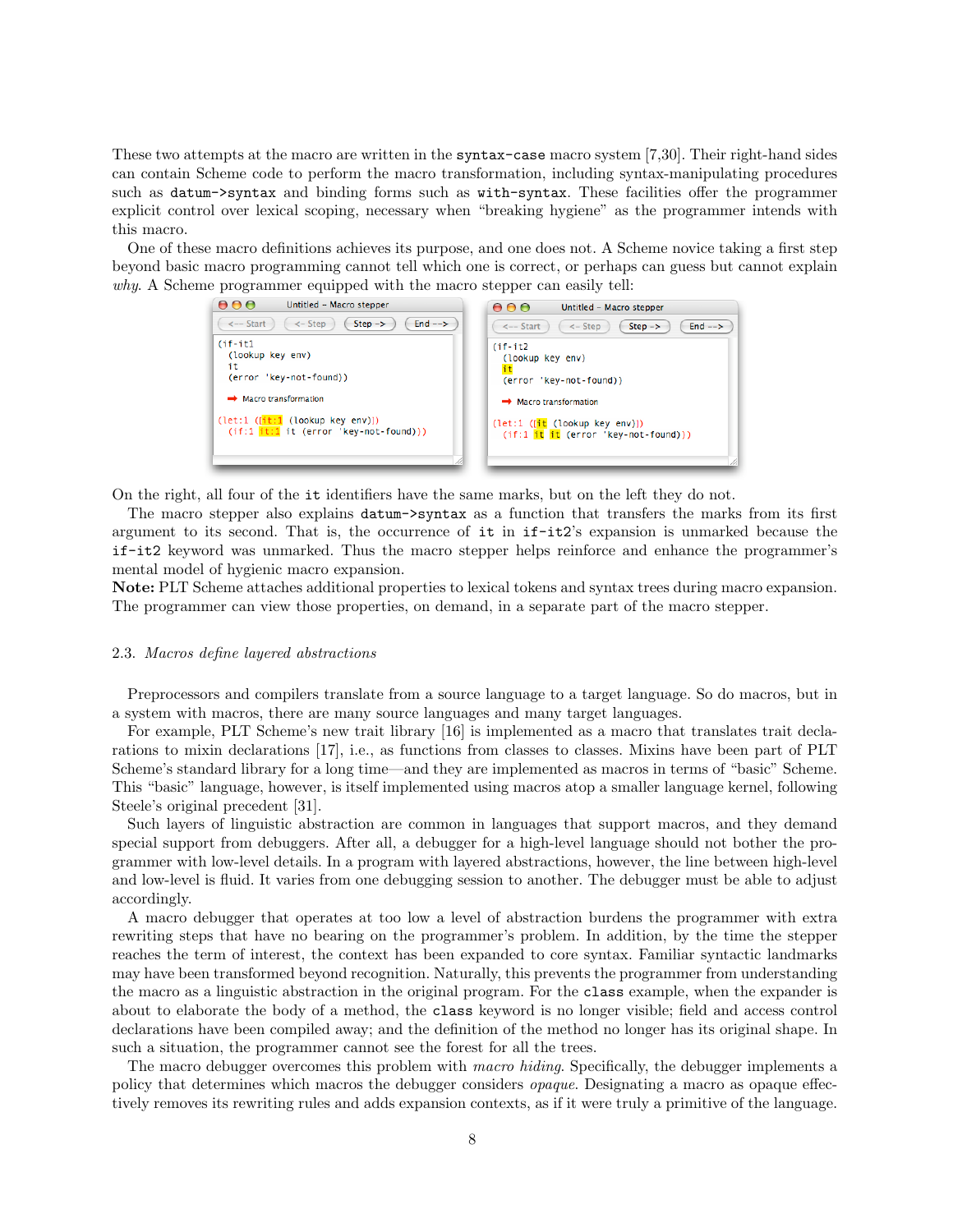

Fig. 1. Example of macro hiding

The programmer can modify the policy as needed. The macro debugger does not show the expansion of any opaque macros, but if an occurrence of a macro has subexpressions, it does display the expansions of those subexpressions in the context of the original macro form.

Consider the if-it2 macro from the previous subsection. After testing the macro itself, the programmer wishes to employ it in the context of a larger program, an evaluator for arithmetic expressions:

```
(define (aeval expr)
  (match expr
    [(cons op args)
     (apply (aeval op) (map aeval args))]
    [(? number? n) n]
    [(? symbol? x)](if-it2 (lookup x)
             (fetch it)
             (error 'unbound))]))
```
This code uses the pattern-matching form called match from a standard library. Since match is a macro, the stepper would normally start by showing the expansion of the match expression. It would only show the expansion of if-it2 later, within the code produced by match. That code is of course a tangled web of nested conditionals, intermediate variable bindings, and failure continuations, all of which is irrelevant and distracting for someone interested in inspecting the behavior of  $if-itz$ . The left-hand side of Fig. 1 shows this view of the program's expansion. Note the hiding policy editor, which includes no directive about match.

To eliminate the noise and to focus on just the behavior of interest, the programmer instructs the macro stepper to consider match an opaque form. The macro stepper allows the programmer to update the policy by simply clicking on an occurrence of a macro and changing its designation in the policy editor. When the policy changes, the stepper immediately updates the display.

When the programmer hides match, instead of treating match as a rewriting rule, the stepper treats match as a primitive form that contains expansion contexts: the expression following the match keyword and the right-hand side of each clause. With match considered primitive, there is only one rewriting rule that applies to this program. See the right-hand side of Fig. 1.

Now the programmer can concentrate on if-it2 in its original context, without the distraction of irrelevant expansion steps. As the screenshot shows, macro hiding does not interfere with the macro stepper's ability to determine the program's binding structure.

In principle, a macro hiding policy is simply a predicate on macro occurrences that determines whether to show or hide its details. In practice, programmers control the macro hiding policy by designating particular macros or groups of macros as opaque, and that designation applies to all occurrences of a macro. The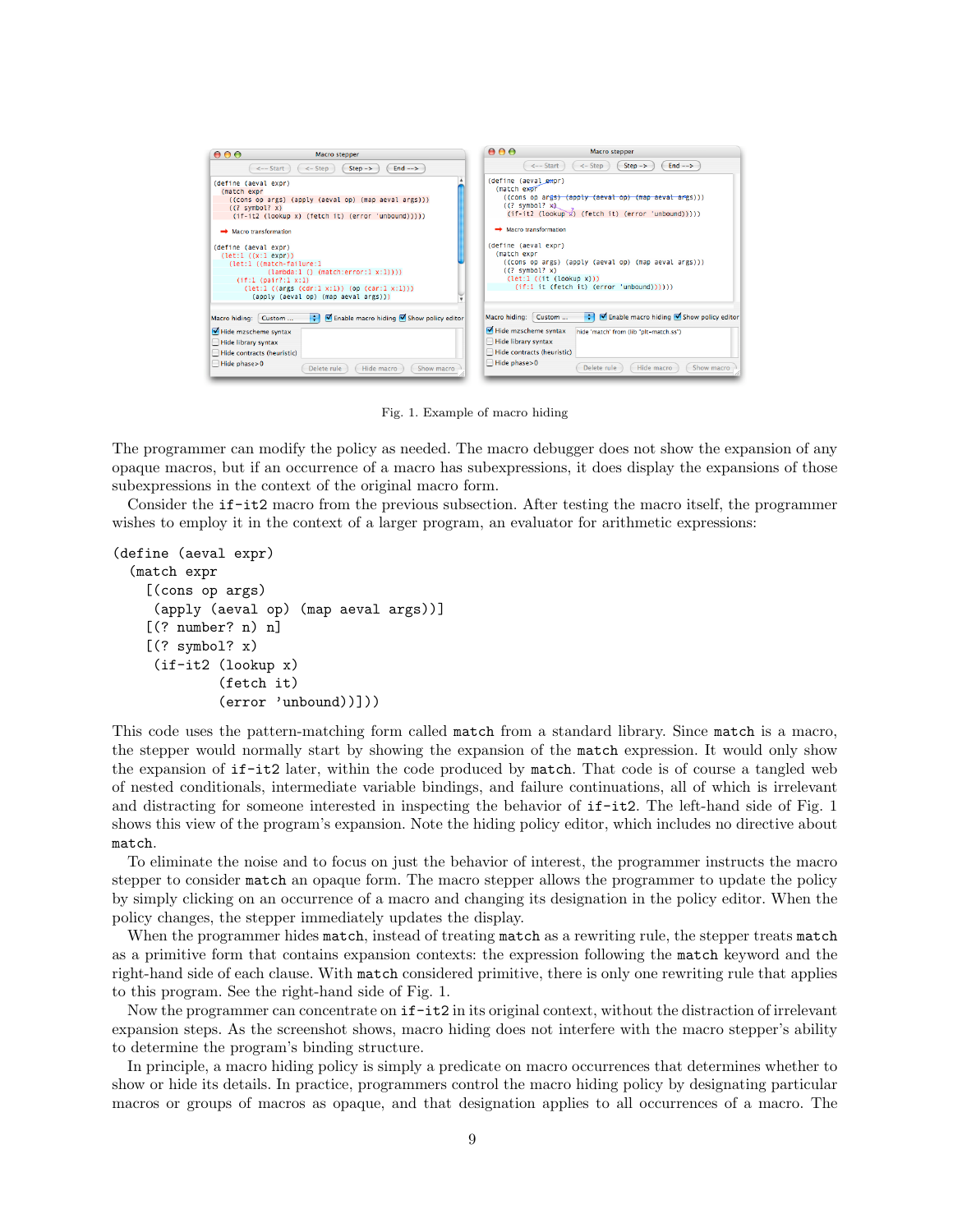policy editor allows programmers to specify the opacity of macros at two levels. The coarse level includes two broad classes of macros: those belonging to the base language [14] and those defined in standard libraries; hiding these allows the programmer to focus on the behavior of their own macros, which are more likely to contain bugs than library macros. These classes of macros correspond to the "Hide mzscheme syntax" and "Hide library syntax" checkboxes. For finer control over the hiding policy, programmers can override the designation of individual macros. We could allow policies to contain more complicated provisions, and we are still exploring mechanisms for specifying these policies. We expect that time and user feedback will be necessary to find the best ways of building policies. So far we have discovered only two additional useful policies. The first hides a certain class of macros that implement run-time contract checking [12]. The second hides the expansion of macros used in the right-hand sides of macro definitions, e.g., uses of syntax-rules and syntax-case, which are actually macros. We have added support for these cases in an ad hoc manner.

Because of macro hiding, our debugger presents steps that actually never happen and it presents terms that the expander actually never produces. In most cases these spurious terms are plausible and instructive, but for some macros, macro hiding produces terms that are not equivalent to the original program. These faulty terms generally arise when a macro inspects one of its subexpressions or otherwise treats it as more than just an expression. In a sense, such macros violate the expression abstraction by inspecting the expression's underlying representation.

Macro hiding relies on the expression abstraction to justify its reordering of expansion steps. One way of breaking the expression abstraction is to quote a subexpression, as in this example:

```
(define-syntax time
  (syntax-rules ()
    [(time e) (time-apply (quote e) (lambda () e))]))
```
If time is opaque, then macro hiding shows expansion in the context of the time macro. But the resulting terms do not preserve the meaning of the original term, because they report different quoted constants. Thus we regard this macro as ill-behaved with respect to the expression abstraction.

A more subtle way of breaking the expression abstraction is analyzing a subexpression or a subterm that is only sometimes used as an expression:

```
(define-syntax no-constants
  (syntax-rules (quote)
    [(no-constants (quote c)) (error "no constants please")]
    [(no-constants e) e]))
```
Here's the expansion of one use of no-constants:

```
(no-constants (quasiquote x)) \implies (quasiquote x) \implies (quote x)
```
With no-constants hidden, the expansion is this:

 $(no$ -constants (quasiquote x))  $\implies$  (no-constants (quote x))

But if the final term were evaluated, it would result in an error rather than the expected constant x.

The macro debugger also cannot hide a macro that clones a subexpression. Since the subexpression occurs multiple times in the output, the macro debugger finds multiple expansion subsequences associated with the same context, the context of the subexpression in the original macro use. When it discovers the contexts are the same (or overlap), the macro stepper issues a warning and continues, showing that instance of the macro. This limitation is indirectly beneficial, since expression cloning is almost always an error in the macro definition.

In general, the expansions of a cloned expression may be different, so there is no good way to fit them into the same context. As a special case, however, duplicated variable references are allowed, since their expansions are trivial and no conflicts arise.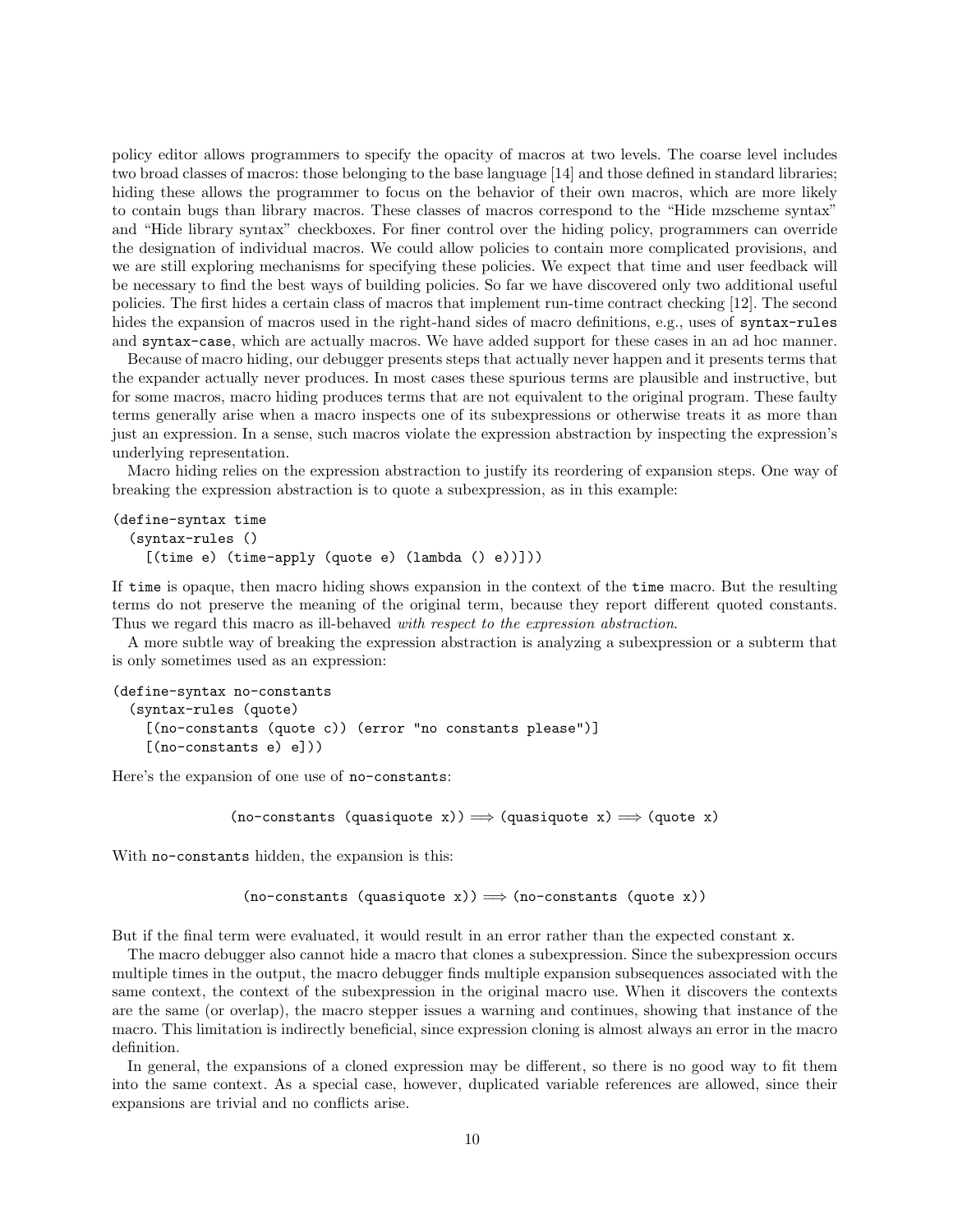Note that not every duplication of a subterm is a duplication of an expression. For example, consider the following macro:

```
(define-syntax push!
 (syntax-rules ()
   [(push! s e)
     (set! s (cons e s))]))
```
The macro duplicates s. But since s appears as the target of an assignment, s must be a variable name, and that occurrence is not an expression. The other occurrence of s is as a variable reference expression, which has no expansion steps. So this macro is regarded as well-behaved by macro hiding. If, however, set! allowed targets that included subexpressions (as Lisp's setf does, for example), then this push! macro would be capable of duplicating subexpressions.

# 3. Previous offerings

Most Scheme implementations provide limited support for inspecting macro expansion. Typically, this support consists of just two procedures: expand and expand-once (sometimes called macroexpand and macroexpand-1 [32]). Some implementations also provide a procedure called expand-only.

When applied to a term, expand runs the macro expander on the term to completion. It does not give the programmer access to any intermediate steps of the expansion process. If expansion aborts with an error, expand usually shows the faulty term, but it does not show the term's context. The second common tool, expand-once, takes a term and, if it is a macro use, performs a single macro transformation step. Since expand-once returns only a simple term, it discards contextual information such as the syntactic environment and even the place where the macro expander left off. Finally, expand-only acts like expand but takes as an extra argument the list of macros to expand.

Neither of these tools suffices for debugging complex macros. In general, macro programmers need to debug both syntactic and logical errors in their macros. Some macro bugs, such as using a macro in a way that does not match its rewriting rules, for example, cause the macro expander to halt with an error message. Other bugs pass through the expander undetected and result in a well-formed program—but the wrong well-formed program.

Programmers using expand may catch syntactic bugs, but they usually have a difficult time figuring out what sequence of transformations produced the term that finally exposed the flaw. The error raised by expand only reports the faulty term itself, not the context the term occurs in. Furthermore, expand races past logical errors; it is up to the programmer to decipher the fully-expanded code and deduce at what point the expansion diverged from the expected path.

Using expand-once, on the other hand, leads the programmer through expansion step by step—but only for the root term. Thus expand-once is useless for finding errors that occur within nontrivial contexts. Such errors can occur in macros that depend on bindings introduced by other macros.

In fact, expand suffers from one more problem: it reveals too much. For example, Scheme has three conditional expressions: if, cond, and case. Most Scheme implementations implement only if as a primitive form and define cond and case as macros. Whether a special form is a primitive form or a macro is irrelevant to the programmer, but macro expansion reveals the difference. It is thus impossible to study the effects of a single macro or a group of related macros in an expansion, because expand processes *all* macros, even those the programmer is not concerned with. Using expand-only avoids this problem. but it otherwise exhibits the same flaws as expand. Our idea of macro hiding can be seen as a generalization of expand-only.

Implementing a better set of debugging tools than expand and expand-once is surprisingly difficult. It is impossible to apply many techniques that work well in run-time debugging. For example, any attempt to preprocess the program to attach debugging information or insert debugging statements fails for two reasons: first, until parsing and macro expansion happens, the syntactic structure of the tree is unknown; second, because macros can inspect their arguments, annotations or modifications are likely to change the result of the expansion process [36].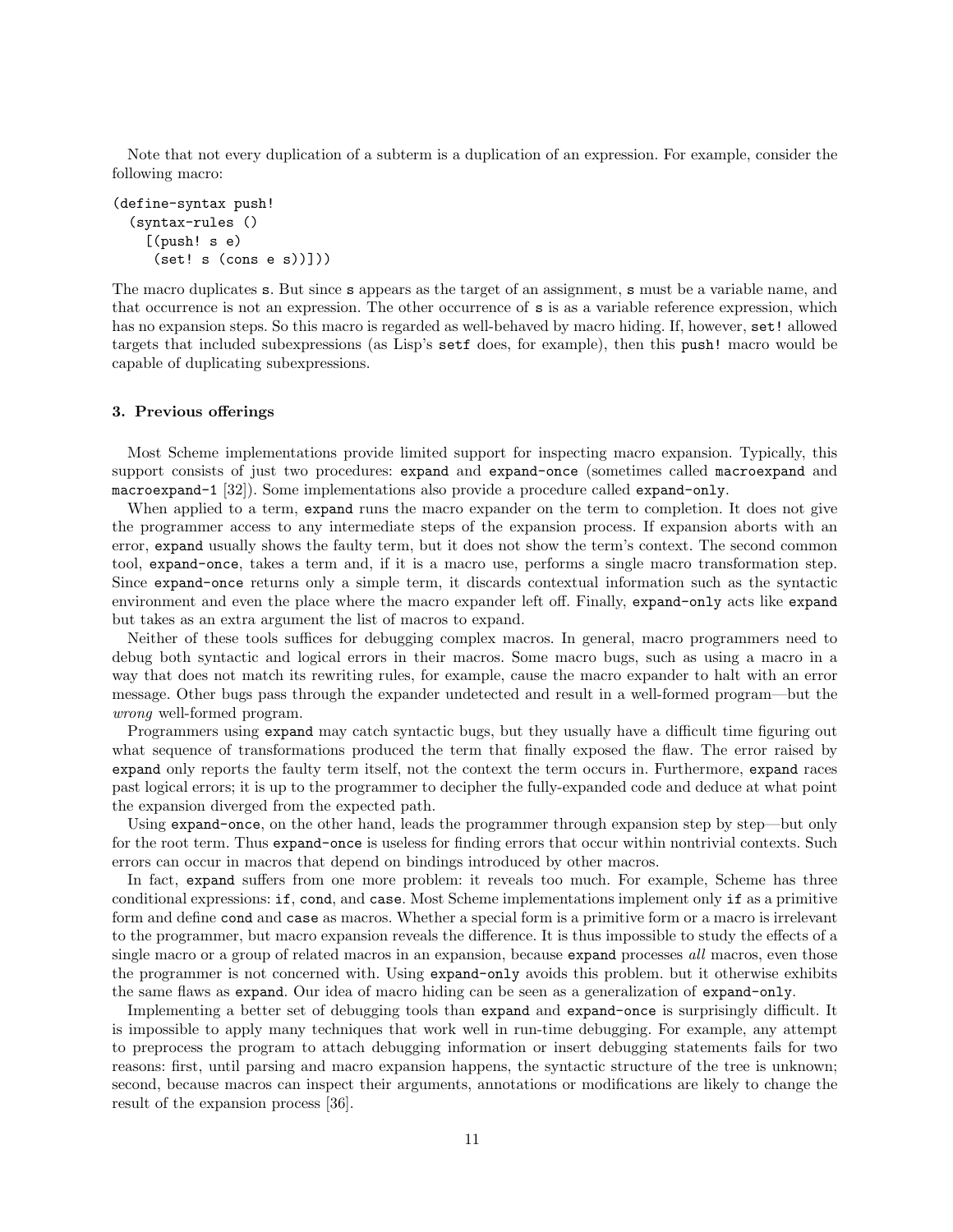These limitations imply that a proper debugger for macros cannot be built atop the simplistic tools exposed to Scheme programmers. Implementing the macro stepper requires cooperation with the macro expander itself.

#### 4. Implementation

The structure of our macro debugger is like the structure of a compiler: it has a front end that sits between the user and the intermediate representation (IR), a "middle end" or optimizer that performs advantageous transformations on the intermediate representation, and a back end that connects the intermediate representation to the program execution. While information in a compiler flows from the front end to the back end, information in a debugger starts at the back end and flows to the front end. The debugger's back end monitors the execution of the program; the front end displays the symbolic steps to the user. When present, the debugger's middle end is responsible for "optimizing" the IR for user comprehension.

In the macro stepper, the back end is connected to the macro expander, which we have instrumented to emit events that describe three aspects of the process: its progress, the intermediate terms, and the choices of fresh names and marks. The back end parses this stream of events into a structure that represents the call-tree of the expander functions for the expansion of the program. This structure serves as the macro stepper's intermediate representation. The middle end traverses the tree, hiding extraneous details. Finally, the front end turns the tree representation into a sequence of rewriting steps.

In this section we discuss the implementation of the macro stepper for a representative subset of Scheme. We show the instrumentation of the macro expander and we describe the parser that reconstructs the expander call tree. We explain how the macro hiding algorithm—the middle end—transforms the IR tree by detecting the contexts of hidden macros. Finally, we discuss how the front end turns the IR into the rewriting sequences shown in Sect. 2.

#### 4.1. The Macro Expander

The macro expander is implemented as a set of mutually recursive procedures. PLT Scheme uses the syntax-case algorithm [7] for macro expansion, and we describe our implementation in the context of that algorithm, but our implementation strategy applies in principle to other macro expanders.

Figure 2 lists pseudocode for expand-term, the main expander procedure. Figure 3 provides definitions for some relevant primitive expander procedures; they recursively call expand-term on their subterms, as needed.

The expand-term procedure distinguishes macro applications, primitive syntax, and variable references with a combination of pattern matching on the structure of the term and environment lookup of the leading keyword.

Macro uses are handled according to the transformation rules associated with the macro. First, the expander creates a fresh mark and stamps it on the given term. Second, it transforms the term using the macro's transformation rules. Finally, it applies the mark again, canceling out marks on subterms of the original term. Naturally, the expander recurs on the result to eliminate macros in the resulting term. The self-canceling marking is an efficient implementation of timestamps due to Dybvig et al. [7].

Primitive forms are handled by calling the primitive expander procedure associated with the keyword. The initial environment maps the name of each primitive (such as lambda) to its primitive expander (expand-lambda). When the primitive expander returns, expansion of that term is complete.

# 4.2. Instrumenting the Expander

The shaded fragments in Fig. 2 and Fig. 3 represents our additions to the expander to emit debugging events.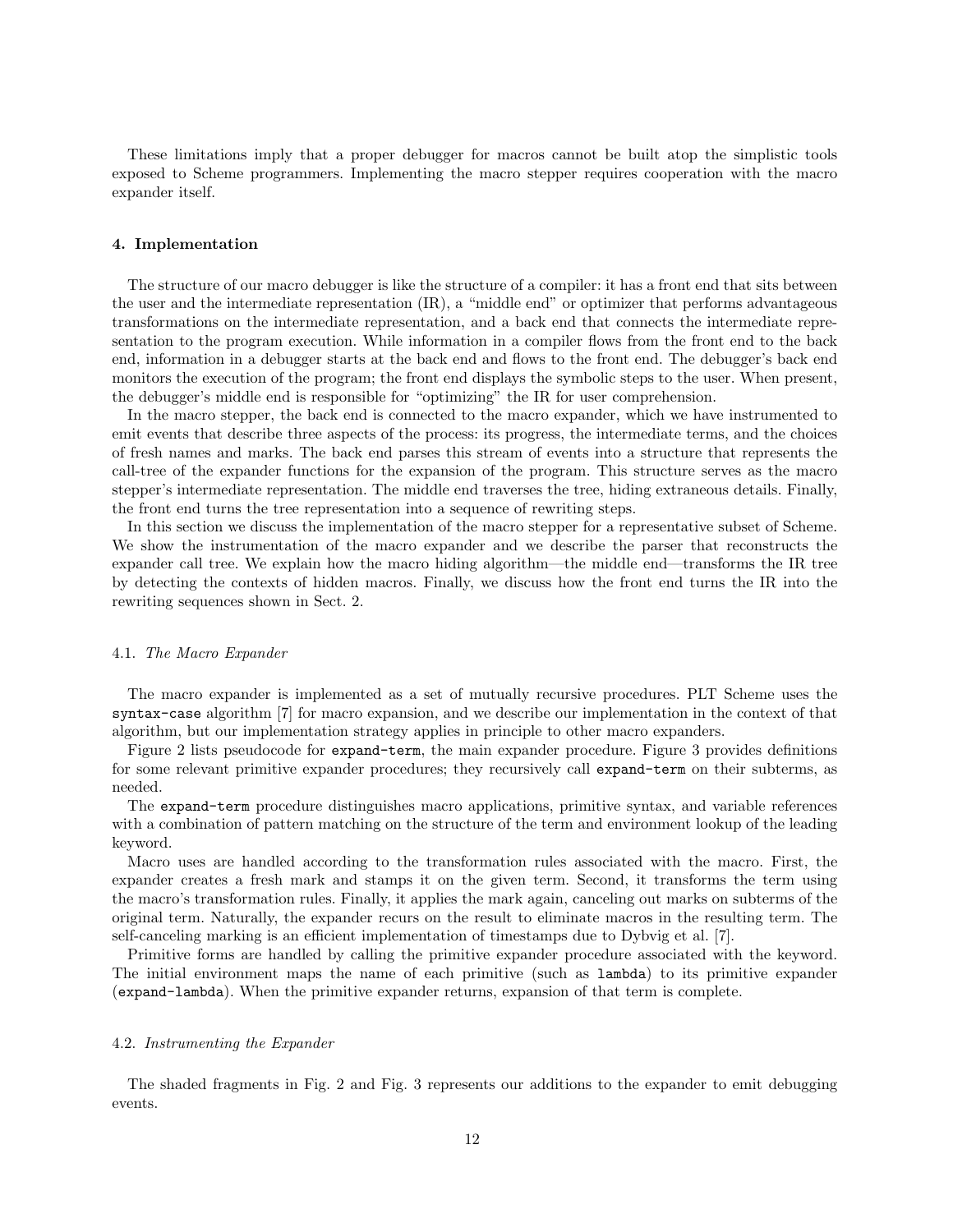```
expand-term(term, env) =
   emit-event(Visit, term)
  case term of
    (kw \tcdot )when lookup(resolve(kw), env)
             = ("macro", rules)
      => emit-event(EnterMacro)
         let M = fresh-mark
         let termM = mark(term, M)
           emit-event(Mark(M))
         let term2M = transform(rules, termM)
         let term2 = mark(term2M, M)emit-event(ExitMacro(term2))
         return expand-term(term2, env)
    (kw \tldots)when lookup(resolve(kw), env)
             = ("primitive", expander)
      => let term2 = expander(term, env)
           emit-event(Return(term2))
         return term2
    id
      when lookup(resolve(id), env)
             = "variable"
      => emit-event(Variable)
           emit-event(Return(term))
         return term
    else
      => emit-event(Error)
         raise syntax error
```
Fig. 2. Expansion procedure

The calls to emit-event send events through a private channel of communication to the macro stepper. The events carry data about the state of the macro expander. Figure 4 shows the event variants and the types of data they contain.

A Visit event indicates the beginning of an expansion step, and it contains the term being expanded. Likewise, the expansion of every term ends with a Return event that carries the expanded term.

The EnterMacro and ExitMacro events surround macro transformations. The Mark event carries the fresh mark for that transformation step, and the ExitMacro event carries the term produced by the transformation. The macro-handling case of expand-term does not include a Return event because the expander has not completed expansion of that term.

For every primitive, such as if, there is an event (PrimIf) that indicates that the macro expander is in the process of expanding that kind of primitive form. Primitives that create and apply renamings to terms send Rename events containing the fresh symbols to which the bound names are renamed.

#### 4.3. Reconstruction

The back end of the macro stepper consumes the sequence of low-level events from the instrumented macro expander, parsing it into a tree-structured intermediate representation. The kinds of events in the stream determine the variants of the tree's nodes, and the nodes' slots contain the data carried by the events.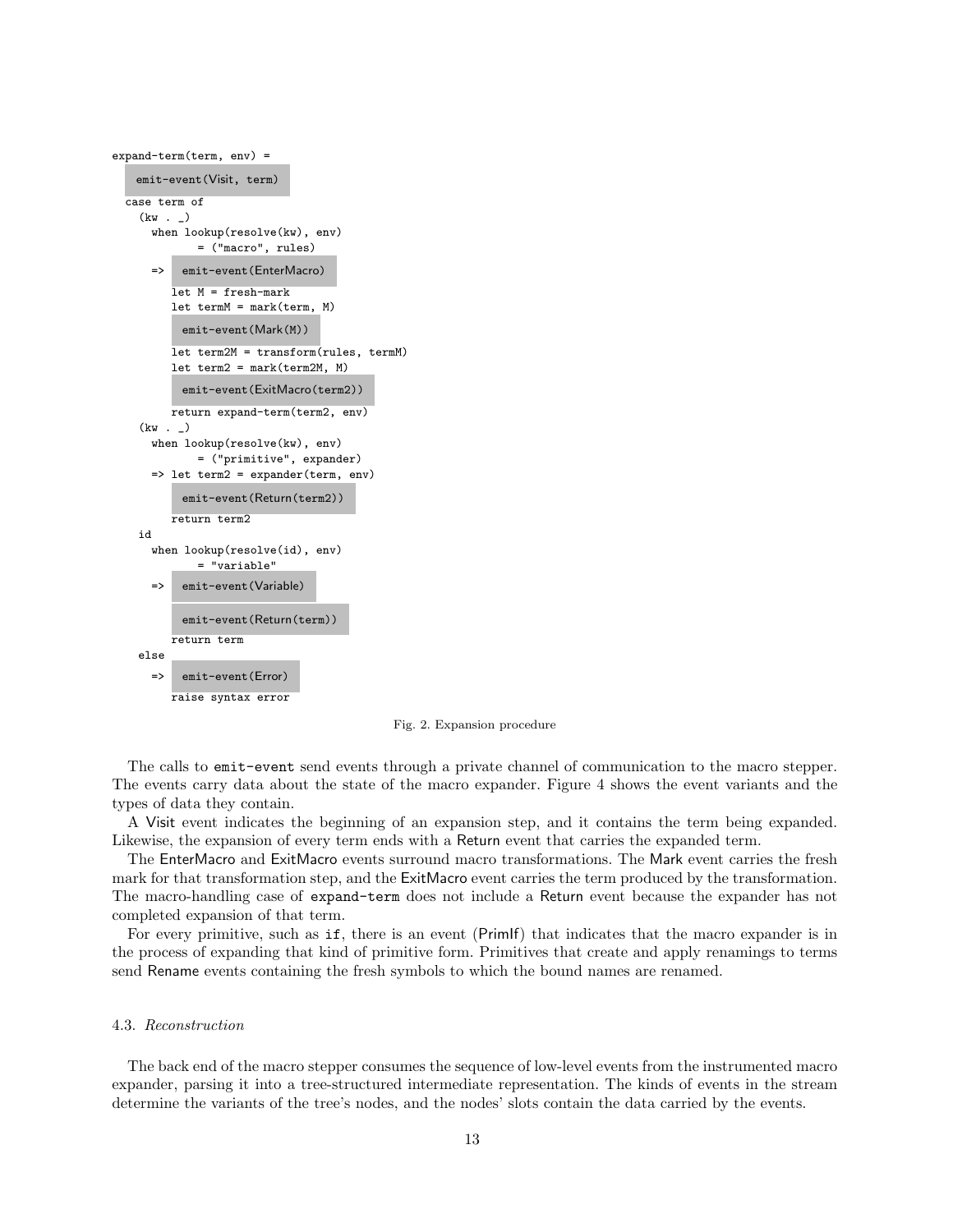```
expand-prim-lambda(term, env) =
   emit-event(PrimLambda)
 case term of
   (kw formals body)
     when formals is a list of identifiers
     => let newvars = freshnames(formals)
         let env2 = extend-env(env, newvars, "variable")
         let formals2 = rename(formals, formals, newvars)
         let body2 = rename(body, formals, newvars)
          emit-event(Rename(newvars))
         let body3 = expand-term(body2, env2)
         return (kw formals2 body3)
   else => emit-event(Error)
            raise syntax error
expand-prim-if(term, env) =
   emit-event(PrimIf)
 case term of
    (kw test-term then-term else-term)
     => let test-term2 = expand-term(test-term, env)
         let then-term2 = expand-term(then-term, env)
         let else-term2 = expand-term(else-term, env)
         return (kw test-term2 then-term2 else-term2)
   else => emit-event(Error)
            raise syntax error
expand-primitive-let-syntax(term, env)
   emit-event(PrimLetSyntax)
 case term of
    (kw ([lhs rhs] ...) body)
     when each lhs is a distinct identifier
       and each rhs is a valid transformer
      \Rightarrow let lhss = (lhs ...)
        let rhss = (rhs ...)
        let newvars = freshnames(lhss)
         let env2 = extend-env(env, newvars, rhss)
         let body2 = rename(body, lhss, newvars)
          emit-event(Rename(newvars))
         return expand-term(body2, env2)
   else => emit-event(Error)
            raise syntax error
```


```
Events event ::= Visit(exp) | Return(expr)
             | EnterMacro | Mark(mark) | ExitMacro(expr)PrimLambda | PrimIf | PrimApp | PrimLetSyntax
                Variable | Rename(symbols)
```
Traces  $T \quad ::=$  list of events

Fig. 4. Expansion events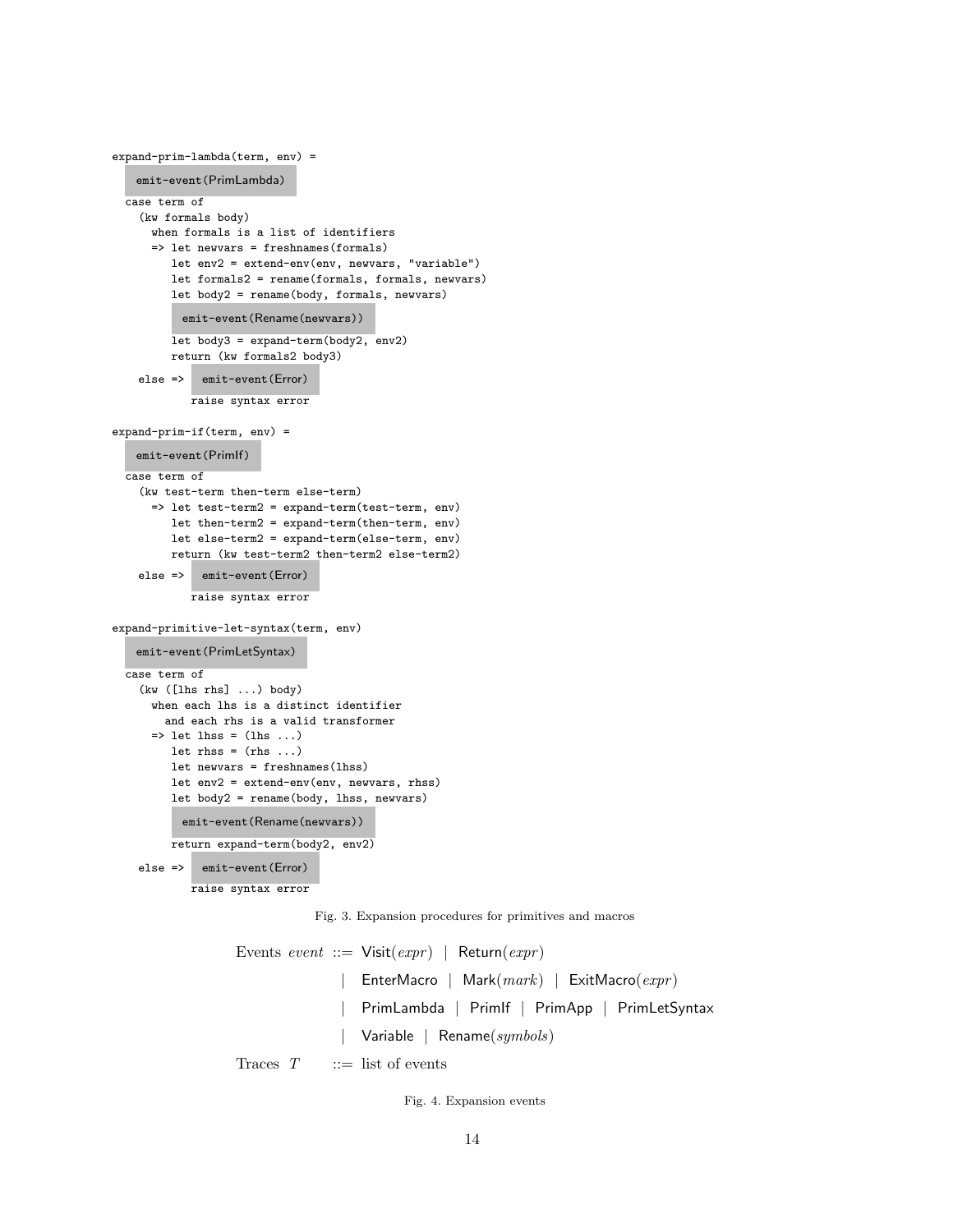|  | IRTrees $ir ::=$ MacroNode( $expr, expr, mark, expr, ir$ )   |
|--|--------------------------------------------------------------|
|  | VariableNode( $expr, expr$ )                                 |
|  | LambdaNode( $expr, expr, symbols, ir$ )                      |
|  | IfNode( $expr, expr, ir, ir, ir)$                            |
|  | $\vert$ AppNode( <i>expr</i> , <i>expr</i> , <i>irlist</i> ) |
|  | LetSyntaxNode( $expr, expr, symbols, ir$ )                   |

Fig. 5. Intermediate representation structures

```
Expand ::= Visit EnterMacro Mark ExitMacro Expand
```
- Visit PrimLambda Rename Expand Return
	- Visit PrimIf Expand Expand Expand Return
- Visit PrimApp Expand\* Return
- Visit PrimLetSyntax Rename Expand Return
- | Visit Variable Return

$$
Expand^* ::= \varepsilon
$$

Expand Expand\*

Fig. 6. Grammar of event streams

```
\mathrm{parse}(\mathsf{Visit}(\mathit{expr}); \mathsf{Enter} \mathsf{Macro}; \mathsf{Mark}(m); \mathsf{Exit}\mathsf{Macro}(\mathit{expr}'); \mathsf{Expand}_n) =
```

```
\mathsf{MacrolNode}(expr, \mathrm{finalterm}(t_n), m, expr', t_n)
```
where  $t_n = \text{parse}(Expand_n)$ 

 $\text{parse}(\text{Visit}(\textit{expr}); \textsf{PrimLambda}; \textsf{Rename}(\textit{newvars}); \textit{Expand}_b; \textsf{Return}(\textit{expr}')) =$ 

 $\textsf{LambdaNode}(expr, expr', newvars, parse(\textit{Expand}_b))$ 

```
\text{parse}(\text{Visit}(expr); \text{Variable}; \text{Return}(expr')) =
```
 $VariableNode(expr, expr')$ 

 $\text{parse}(\text{Visit}(expr); \text{PrimIf}; \text{Expand}_1; \text{Expand}_2; \text{Expand}_3; \text{Return}(expr')) =$ 

 ${\sf IfNode}(expr, expr', parse(Expand_1), parse(Expand_2), parse(Expand_3))$ 

```
parse(Visit(exp); PrimApp; Expand*, Return(exp')) =
```
AppNode $(exp, expr', parse^*(Expand^*))$ 

 $\text{parse}(\textsf{Visit}(\textit{expr}); \textsf{PrintLetSyntax}; \textsf{Rename}(\textit{newvars}); \textit{Expand}_b; \textsf{Return}(\textit{expr'})) =$ 

LetSyntaxNode $(\mathit{expr}, \mathit{expr}', \mathit{newvars}, \text{parse}(\textit{Expand}_b))$ 

 $\text{parse}^*(\text{Expand}_1 \text{ Expand*}_2) =$ 

 $\mathsf{Cons}(\mathsf{parse}(\mathit{Expand}_1), \mathsf{parse}^*(\mathit{Expand*_2}))$ 

 $\text{parse}^*(\varepsilon) = \text{Empty}$ 

Fig. 7. Parser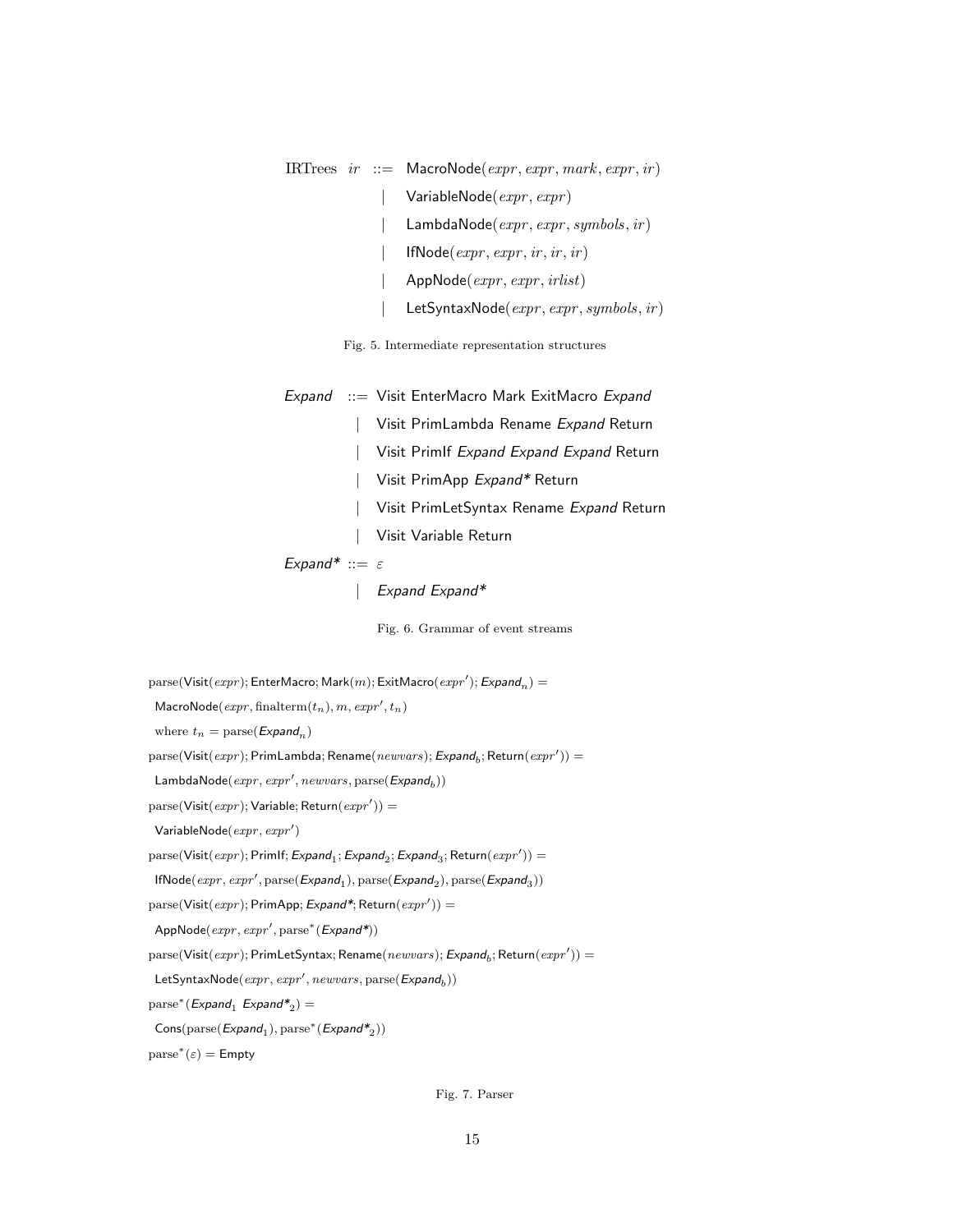Figure 5 lists the variants of the IR tree datatype. There is one variant for each primitive syntactic form plus one variant for a macro rewriting step. Every variant in the tree datatype starts with two fields that contain the initial term and final term for that expansion. The functions initialterm and finalterm serve as accessors for those fields. The remaining fields of each variant are determined by the expander's behavior on that term variant. The MacroNode variant contains a field for the mark associated with that step, the result of the macro transformation, and the subtree corresponding to the expansion of the macro's result. The LambdaNode variant contains a list of symbols for the fresh names chosen for the lambda-bound variables and an IRTree field that represents the expansion of the renamed body expression. The VariableNode variant contains no additional information.

Given the instrumented macro expander, we can easily read off the grammar for event streams. The terminals of the grammar consist of exactly the expansion events described in Fig. 4. There are two nonterminals: Expand, which corresponds to the events produced by an invocation of expand-term, and an auxiliary Expand\*. Each call to emit-event corresponds to a terminal on the right hand side, and each recursive call to expand-term corresponds to an occurrence of Expand on the right hand side. Figure 6 shows the grammar,  $\mathcal{G}$ ; nonterminal names are italicized.

The back end parses the event streams into the intermediate representation. Figure 7 shows the pseudocode for the parser function. <sup>6</sup> The recursive structure of the parser is identical to the recursive structure of the expander. The environment is not explicit in the IR datatype, but it can be reconstructed from a node's context as follows: traverse the IR tree from the root (the node corresponding to the expansion of the entire program) to the given node, adding to the environment on every LambdaNode or LetSyntaxNode node.

# 4.4. Handling syntax errors

The macro stepper also handles expansions that halt because of syntax errors. Handling such errors requires extending both the intermediate representation and the parser.

We extend the IR with a notion of an *incomplete* node. We add fields at every position where an error can occur. For example, the if keyword checks to make sure it has exactly three subexpressions before starting to expand the test expression, so IfNode gets one additional field:

IfNode( $expr, expr, optexn, ir, ir, ir)$ 

If an optexn field holds an exception value, then all the fields that follow it are absent. Furthermore, if an ir field holds an incomplete node, then the fields that follow it are absent.

We extend the parser with a new nonterminal, Fail, that represents the event streams of failed expansions:

 $Fail ::=$  Visit PrimLambda Error | Visit PrimLambda Rename Fail | . . .

As with Expand, the alternatives can be read off the instrumented code, picking only the cases where an error is raised or a recursive call fails. The start symbol of the grammar goes to either Expand or Fail.

The error-handling grammar is roughly twice the size of the original grammar. Furthermore, the new alternatives and action routines share a great deal of structure with the original alternatives and action routines. We therefore create this grammar automatically from annotations rather than adding the errorhandling parts by hand.

#### 4.5. Macro hiding

Once the back end has created an IR structure, the macro stepper processes it with the user-specified macro hiding policy to get a new IR tree. Because the user can change the policy many times during the

<sup>&</sup>lt;sup>6</sup> In our implementation of the macro stepper, the parser is constructed from the grammar using PLT Scheme's macro-based parser generator library [25].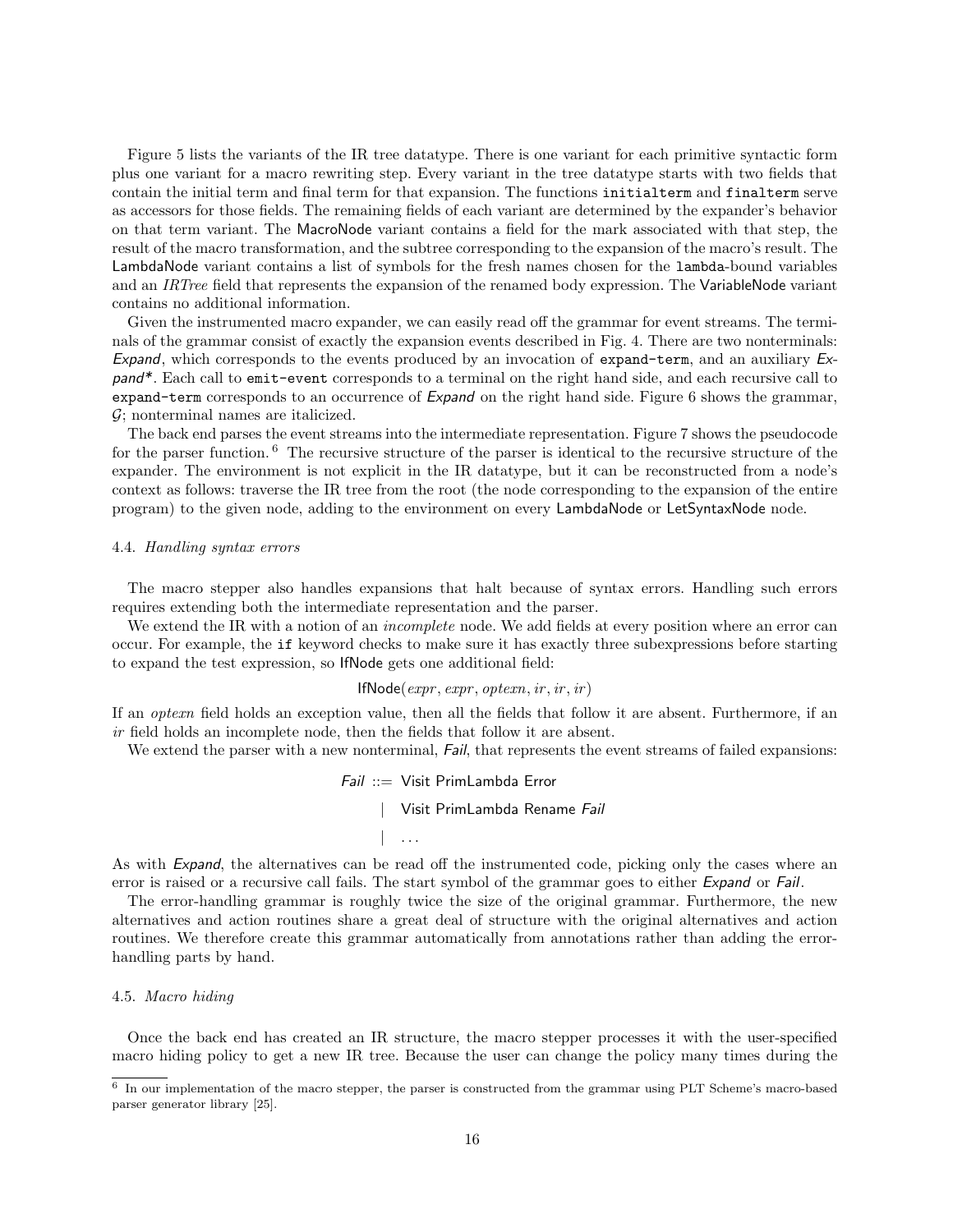```
hide : IR -> IR
hide(MacroNode(e1,e2,mark,emid,irk)) =
  if should-hide(e1)
  then let table = table-of-proper-subterms(e1)
           subs = seek(MacroNode(e1,e2,mark,emid,irk), table)
           e2' = substitute-trees-with-contexts(e1, subs)
       in SynthNode(e1, e2', subs)
  else let irk' = hide(irk)
       in MacroNode(e1, finalterm(irk'), mark, emid, irk')
hide(LambdaNode(e1,e2,newvars,irbody)) =
  let irbody' = hide(irbody)
      e2' = substitute-lambda-body(e2, finalterm(irbody'))
 in LambdaNode(e1, e2', newvars, irbody')
...
```
Fig. 8. hide function

```
seek : (IR, Table) -> list((path, term))
seek(ir, table) =
 if table contains initialterm(ir) at path
 then [(path, hide(ir))]
 else seek-within(ir, table)
seek-within : (IR, Table) -> list((path, term))
seek-within(MacroNode(e1, e2, mark, emid, irk), table) =
 let table' = adjust-for-marks(table, e1, mark, emid)
 in seek(irk, table')
seek-within(LambdaNode(e1, e2, newvars, irbody), table) =
 let table' = adjust-for-lambda-rename(table, e1, newvars)
 in seek(irbody, table')
seek-within(IfNode(e1, e2, irtest, irthen, irelse), table) =
 append(seek(irtest, table),
         seek(irthen, table),
         seek(irelse, table))
...
```
Fig. 9. seek function

debugging session, the macro stepper retains the original IR tree, so that updating the display involves only reprocessing the tree and re-running the front end.

We refer to the tree produced by applying the macro policy as the *synthetic tree*. The datatype of synthetic trees contains an additional IR node variant that does not correspond to any primitive syntactic form. This node contains a list of subterm expansions, where each subterm expansion consists of an IR tree and a path representing the context of the subterm in the node's original syntax.

The macro hiding algorithm is a traversal of the IR tree in two alternating modes, hide and seek. In hide mode, the algorithm looks for macro-rewriting nodes to hide. In seek mode, the algorithm is traversing the tree corresponding to a hidden macro's expansion, looking for subtrees to show; that is, subtrees corresponding to terms that exist in the macro occurrence to be hidden. When it finds such a subtree, it switches back to hide mode. The algorithm is parameterized over the hiding policy, which we denote as should-hide(·).

Figure 8 shows the essence of the hide function, which consumes an IR tree and produces an IR tree. If the input is a macro node and the policy says to hide the macro, the stepper switches to seek mode to continue the traversal of the macro node. Seek mode returns a list of subtrees with contexts, and the hide function replaces the original macro node with a synthetic node containing the subtrees. When the hide function gets a primitive syntax node or a macro node that should not be hidden, it just recurs on the node's subtrees.

In addition to removing macro expansion nodes from the tree, the hide function must also recompute the final term for every node that it produces to account for hidden macros. This calculation involves the node's processed subtrees and their contexts, which are fixed for primitive nodes and calculated by the seek phase for synthetic nodes. The auxiliary function substitute-trees-with-contexts, which computes the final term of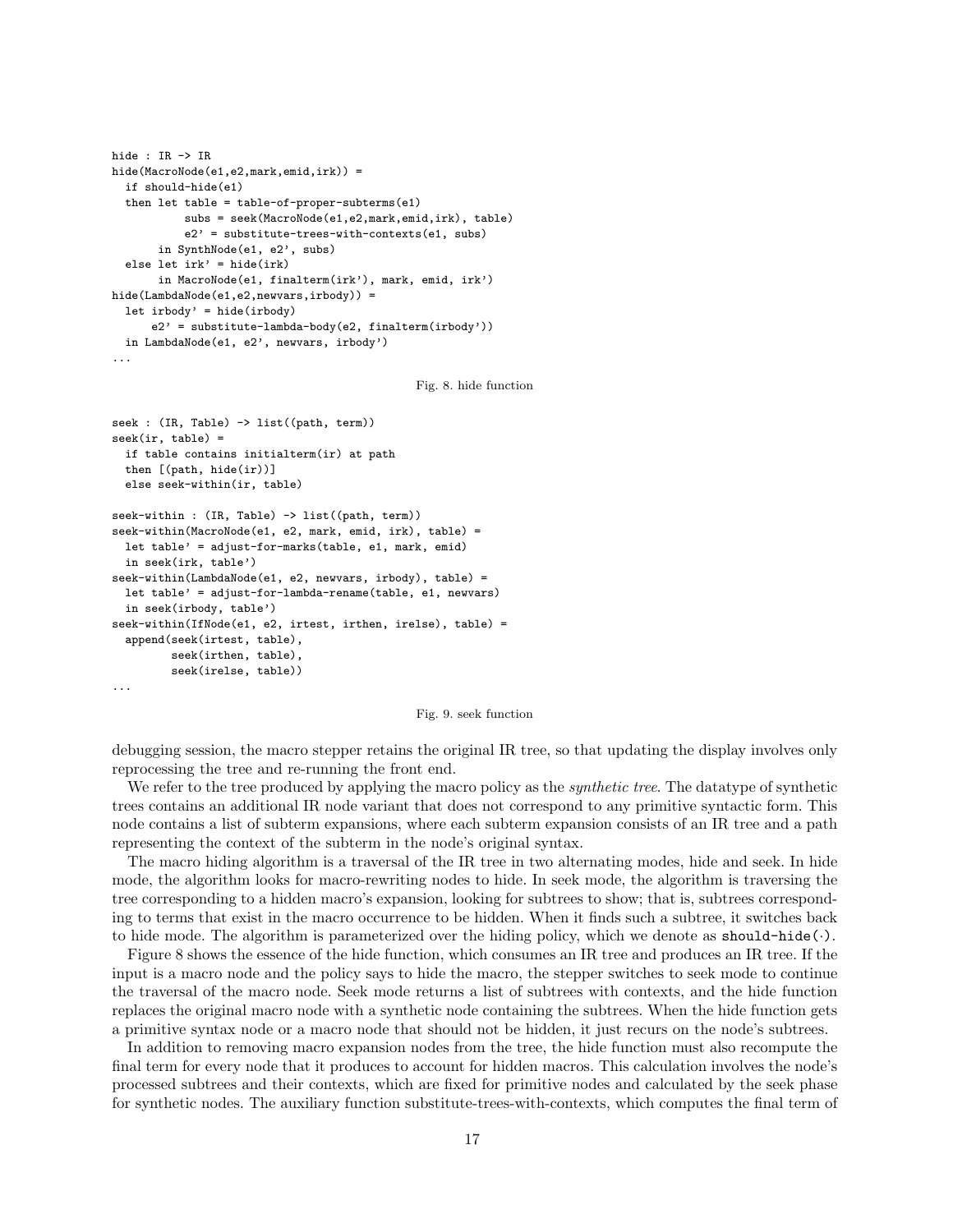a synthetic node, checks that all of the contexts it receives are disjoint. If contexts overlap (due to cloned subexpressions), the macro stepper shows the current node instead.

In seek mode (see Fig. 9), the algorithm is looking for subtrees for terms that occurred in the original macro expression. The existence of such a subtree implies that the subterm occupied an *expansion context* of the hidden macro. When the stepper finds these subtrees, it switches back to hiding mode for the subtree, then pairs the resulting synthetic tree with the context of the hidden macro expression that it occurred in.

When the seek function encounters a binding form, it must adjust the set of terms it is looking for to account for the renaming done. Suppose that we are processing the following expression that uses the macro or, which we would like to hide:

$$
(or X Y) \implies (let ([t X]) (if t t Y))
$$

When the algorithm initially enters seek mode, the term to search is the original use of or. But let is a binding form and applies a renaming to its body, including the subexpression Y. So in the body of the let form, the algorithm should not be looking for the original Y, but for Y wrapped with the let's renaming. The algorithm does this by updating the table whenever it passes through a binding primitive.

In fact, the algorithm tracks the identity of the syntax objects rather than comparing them for textual equality, so it does not confuse subterms of a hidden macro with terms arising later in the macro's expansion. Consequently, it also enforces a strict interpretation of "subexpression": if a macro takes apart a term and reassembles it, the macro hiding algorithm does not consider them the same term. We consider this the proper behavior: by analyzing and rebuilding an expression a macro takes responsibility for its contents. Of course, untouched subexpressions of an analyzed term are still recognized as the same.

Although it is not shown in the algorithm sketch, the debugger also collects renaming steps performed by the primitive binding forms and adds them to the synthetic nodes. This extra information allows the macro debugger to recognize binding positions within macros that act as binding forms. The front end uses the information to draw binding arrows correctly even when the primitive binding form isn't visible in the macro stepper.

## 4.6. Front End

Once macro hiding has produced an IR tree adjusted to the programmer's level of abstraction, the macro stepper's front end translates the tree into a sequence of rewriting steps. This sequence is displayed by the macro stepper's graphical user interface. Each step contains the program before expansion and the program after expansion, along with a context specification that indicates where the step takes place. In addition, the data representation for a rewrite step records the bindings and references known at the time of the rewriting step. The macro stepper uses this information to draw binding arrows and distinguish between tentative and definite references.

When the front end encounters a macro node in its traversal of the IR tree, it creates a rewriting step and adds it to the sequence generated by the macro node's continuation subtree. The step contains the program term before and after applying the macro. The front end constructs the second program term by inserting the macro's result term into the inherited program context.

When the front end encounters a primitive node in the IR tree, it generally recurs on the subtrees of the primitive node, extending the expansion context and threading through the program term and binding information. The subsequences from all of the node's subtrees are appended together.

The resulting rewriting sequence also stores information about the known bindings and references. Whenever the front end encounters a binding node—LambdaNode, LetSyntaxNode, or SyntheticNode containing renaming steps—it adds the bound occurrences to the accumulator for known bindings. Likewise, when it encounters a variable node or macro node, it adds the variable or macro keyword to the list of known references. Synthetic nodes do not directly add to the list of references; instead, they contain variable or macro nodes in their list of subterm expansion trees.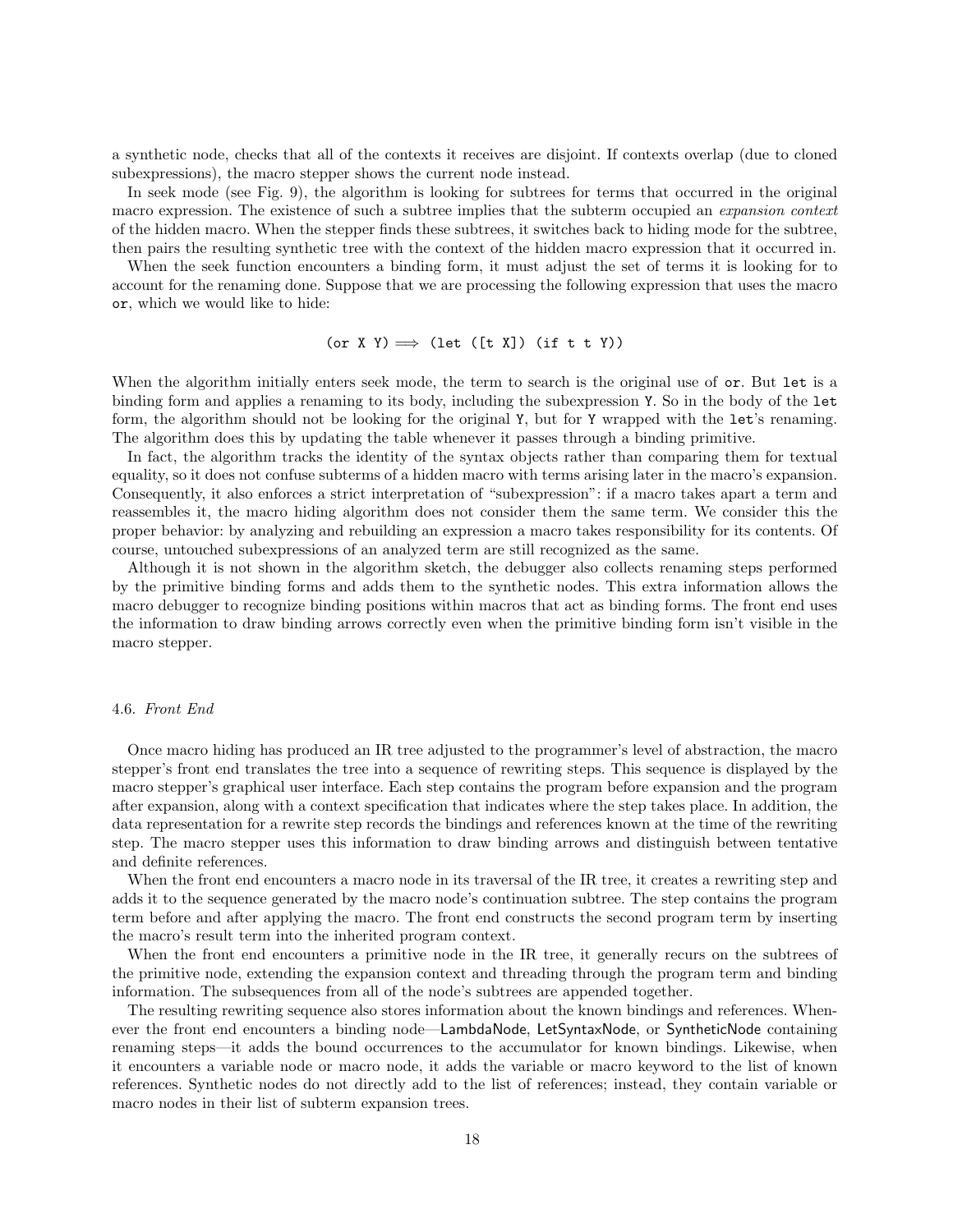| Terms            | $expr ::= id$    |                                                          |
|------------------|------------------|----------------------------------------------------------|
|                  |                  | datum                                                    |
|                  |                  | $\left(\text{expr} \cdots \text{expr}\right)$            |
| Identifiers      | $id, kw ::= s$   |                                                          |
|                  |                  | $\text{mark}(id, mark)$                                  |
|                  |                  | $\text{subst}(id, id, s)$                                |
| Symbols          | $\boldsymbol{s}$ | $\cdots$ countable set of names                          |
| Marks            |                  | $mark :: = countable set$                                |
| Denotations      | d                | $ ::= \text{variable}$                                   |
|                  |                  | $\langle$ primitive, symbol $\rangle$                    |
|                  |                  | $\langle$ macro, transformer $\rangle$                   |
| Environments $E$ |                  | : Symbol $\rightarrow$ Denotation                        |
| <b>Stores</b>    | S                | sets of Symbols and Marks                                |
|                  |                  | Expansion relation $E \vdash expr, S \Downarrow expr, S$ |

Fig. 10. Domains and relations

# 5. Formal Model

The reliability of the macro stepper depends on the faithfulness of its reconstruction of the recursive expansion process. Rather than assign meaning directly to the instrumented expander functions, we model the behavior of the expander with a big-step semantics. We extend the usual model of macro expansion to include the event stream generated by our instrumentation. We then prove a correspondence between the IR trees produced by the back end's parser and the extended big-step derivations.

#### 5.1. Macro expansion

Our model of macro expansion is an adaptation of the syntax-case model of Dybvig et al. [7]. <sup>7</sup> We use their program representation and lexical scoping mechanism, but we adapt their formulation of expansion via recursive equations to a big-step semantics (similar to an earlier formulation by Clinger and Rees [4]). In the next section, we show how the big-step derivations correspond to the structures produced by the macro debugger's back end.

The expansion process operates on terms, using an environment to record the meanings of bound names and a store for the generation of fresh names and marks. The basic judgment thus has the shape

$$
E \vdash expr, S \Downarrow expr', S'
$$

and says that the term  $\exp r$  fully macro expands into  $\exp r'$  in the environment E, transforming the store S into  $S'$ . Figure 10 summarizes the domains and metavariables of our semantic framework.

To respect lexical scope, Scheme macro systems enrich their representations of programs with lexical scoping information and timestamps that record when identifiers are introduced. The representation used by the syntax-case system introduces two new variants of identifiers beyond simple symbols. One variant

<sup>7</sup> Ideally, we would like to use rewriting models like those of Bove and Arbilla [2] and Gasbichler [19], but we have found those models unsuitable as the specification of our debugger.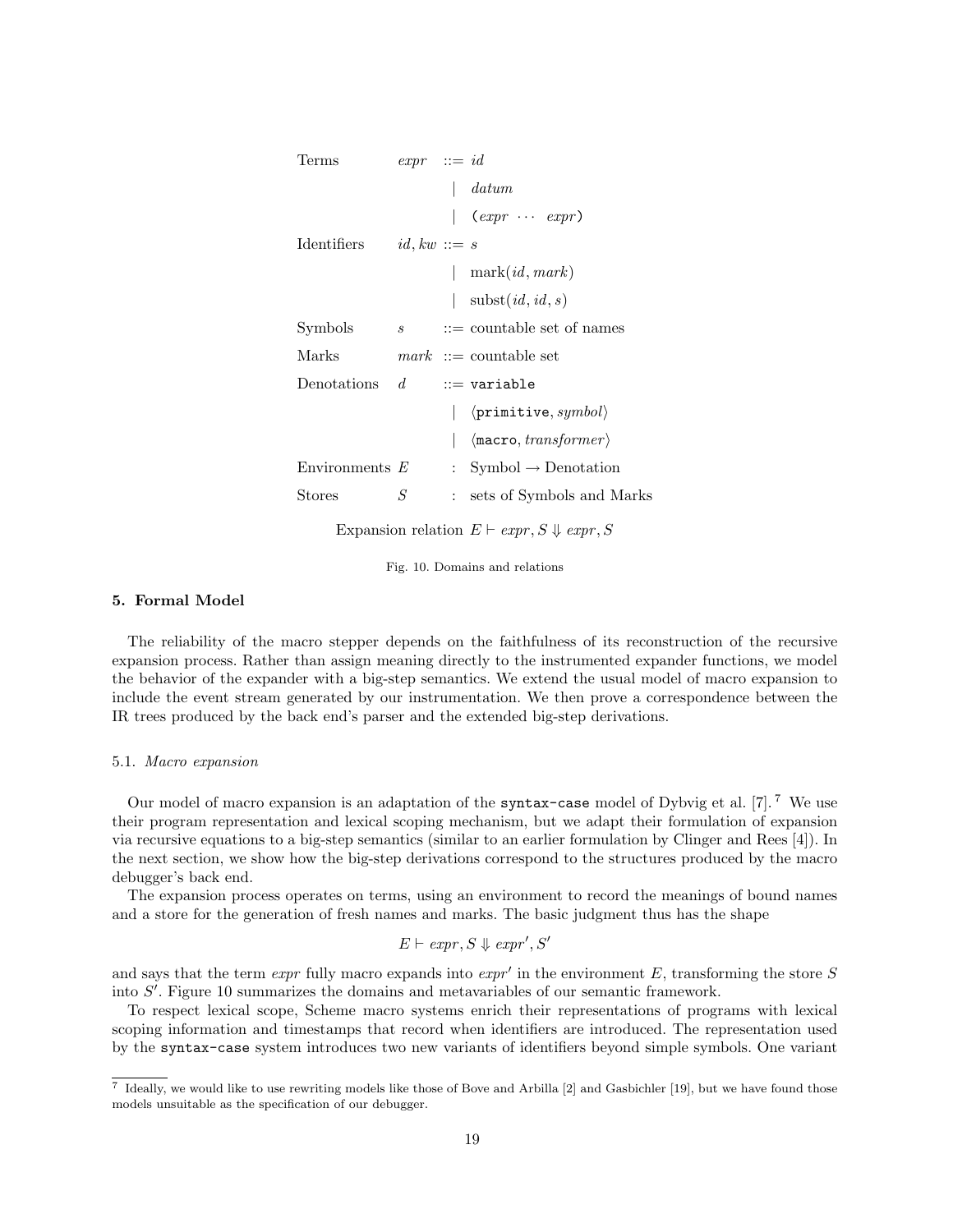$resolve(s) = s$  $resolve(maxk(id, m)) = resolve(id)$  $resolve(subst(id, id', s)) =$  $\sqrt{ }$ J  $\mathcal{L}$ s if  $id =$ <sub>bound</sub>  $id'$  $resolve(id)$  otherwise  $marksof(s) = \emptyset$  $mark(ind, mark)) = marksof(id) \cup \{mark\}$  $marksof(subst(id, id', s)) = marksof(id)$ 

 $id_1 =_{\text{free}} id_2$  iff resolve $(id_1) = \text{resolve}(id_2)$  $id_1 =_{bound} id_2$  iff  $id_1 =_{free} id_2$  and marksof $(id_1) =$  marksof $(id_2)$ 

Fig. 11. Operations and relations on syntax

represents an identifier with a timestamp, or mark in syntax-case terminology. The other represents a delayed alpha-renaming; this operation is applied by binding forms in the macro expansion process.

The macro expander uses an environment, called the syntactic environment, to carry the meaning of identifiers. The environment maps a symbol to its denotation: the name of a primitive syntactic form, a macro with its rewriting rules, or the designator variable. Determining the meaning of an identifier involves first resolving the substitutions to a symbol, and then consulting the environment for the meaning of the symbol.

Figure 11 defines the relevant operations on identifiers:

- resolve(id) applies all delayed alpha-renaming operations and produces the symbol for the binding that id refers to.
- marksof( $id$ ) is the set of marks that the macro expander has applied to the identifier; identifiers in the original program start out with no marks.
- $id_1 =_{\text{free}} id_2$  if  $id_1$  and  $id_2$  are equivalent as references; that is, if they both refer to the same binding.
- $-id_1 =_{\text{bound}} id_2$  if  $id_1$  and  $id_2$  are equivalent for the purposes of creating new bindings; that is, if a binding of one would capture the other.

Dybvig et al. [7] explain this program representation in greater detail, especially the algebraic properties of marking and renaming.

The language of our model is similar to Scheme, but greatly simplified. It has only a few special forms, including the binding forms lambda and let-syntax; we omit constants and we give application an explicit keyword. For simplicity, we include only syntax-rules macros. Figures 12 and 13 lists the expansion rules for macros and primitive forms. Ignore the shaded parts of the semantics for now. Determining which rule applies to a term involves resolving its leading keyword and consulting the environment for its meaning.

A macro use is distinguished by a leading keyword that is mapped to transformation rules in the syntactic environment. The expander uses those rules to transform the macro use into a new term. We use the  $\langle rules, expr \rangle \Downarrow_{tr} expr'$  judgment to indicate this process. We omit the definition of the transformation relation, since it does not affect the structure of our debugger. The expander marks the expression before transformation and then marks the transformation's result. Identifiers in the original term get the mark twice, and these marks cancel out (marks are self-canceling). Identifiers introduced by the rule's template get the mark only once, and the mark thus acts as a timestamp for the identifier's introduction. When a marked identifier is used in a binding construct, the alpha-renaming affects only identifiers with the same name and the same marks.

The lambda syntactic form generates a new name for each of its formal parameters and creates a new formals list and a new body term with the old formals mapped to the new names. Then it extends the environment, mapping the new names to the variable designator, and expands the new body term in the extended environment. Finally, it reassembles the lambda term with the new formals list and expanded body.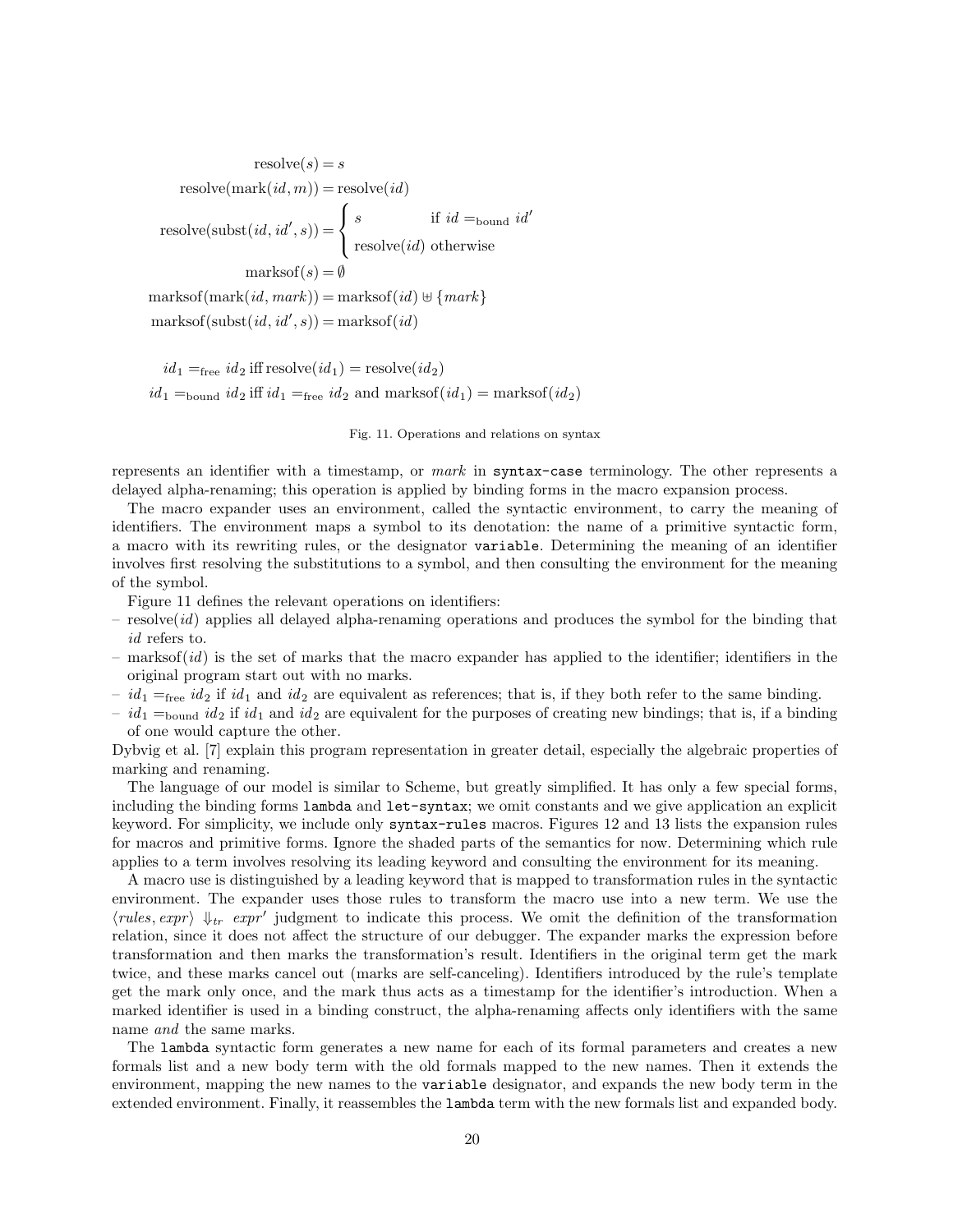MACRO

$$
expr = (kw \ form_1 \cdots \ form_n) \qquad E(\text{resolve}(kw)) = \langle \text{macro}, \text{rules} \rangle
$$
\n
$$
\langle \text{mark}, S_1 \rangle = \text{freshmark}(S) \qquad expr' \max = \text{mark}(expr, mark)
$$
\n
$$
\langle \text{rules}, expr \max \rangle \Downarrow_{tr} expr'_{mark} \qquad expr' = \max(\text{expr'}_{mark}, mark) \qquad E \vdash expr', S_1 \Downarrow expr'', S_2, T_k
$$
\n
$$
T = \text{Visit}(\text{expr}); \text{Enter} \text{March}; \text{Mark}(\text{mark}, \text{mark})) \qquad E \vdash expr'', S_1 \Downarrow expr'', S_2, T_k
$$
\n
$$
\boxed{\text{Lambad}}
$$
\n
$$
expr = (\text{kw} \text{ formulas } \text{body}) \qquad E(\text{resolve}(kw)) = \langle \text{primitive}, \text{lambda}\rangle
$$
\n
$$
\text{formals is a list of distinct identifiers} \qquad \langle \text{newvars}, S_1 \rangle = \text{freshnames}(\text{formals}, S)
$$
\n
$$
\text{formals'} = \text{subst}(\text{formals}, \text{formals}, \text{newars}) \qquad \text{body'} = \text{subst}(\text{body}, \text{formals}, newvars)
$$
\n
$$
E' = E[\text{formals'} \mapsto \text{variable}] \qquad E' \vdash \text{body}', S_1 \Downarrow \text{body}', S_2, T_b
$$
\n
$$
T = \text{Visit}(\text{expr}); \text{PrimLambda}; \text{Rename}(\text{newvars}); T_b; \text{Return}((\text{kw} \text{ formulas'} \text{body}''))
$$
\n
$$
E \vdash expr, S \Downarrow (\text{kw} \text{formals'} \text{body}''), S_2, T_k
$$
\n
$$
\boxed{\text{VARIABLE}}
$$
\n
$$
\text{resolve}(x) = s \qquad E(s) = \text{variable}
$$
\n
$$
T = \text{Visit}(x); \text{Variable}; \text{Return}(x)
$$

Fig. 12. Semantics of macro expansion with expansion events

When the macro expander encounters one of the lambda-bound variables in the body expression, it resolves the identifier to the symbol from the renaming step and discovers that the environment maps it to the variable designator (otherwise it is a misused macro or primitive name—an error). It then returns the original identifier.

The if and app (application) rules are simple; they just expand their subexpressions without extending the environment.

The let-syntax form works like lambda but binds macro transformers instead of simple variables. Once the body has been fully expanded, there is no more need for the macro bindings, so it does not recreate the let-syntax expression.

# 5.2. Correctness

We model the behavior of the instrumented expander with a small syntactic change to the big-step semantics. The shaded parts of Figs. 12 and 13 represent the synthesis of the event sequence. Given the semantics with event sequences, we can prove a correspondence between the IR trees produced by the back end's parser and the extended big-step derivations.

Given a derivation  $\Delta$ , we write  $\llbracket \Delta \rrbracket$  for its representation as an IR tree. The mapping is the obvious interpretation of the IR trees, discussed informally in Sect. 4.3. For example, if  $\Delta$  is a derivation for E  $\vdash$  $expr, S \Downarrow expr', S'$  with LAMBDA as the final inference rule, newvars as the fresh variable names, and  $\Delta_b$  as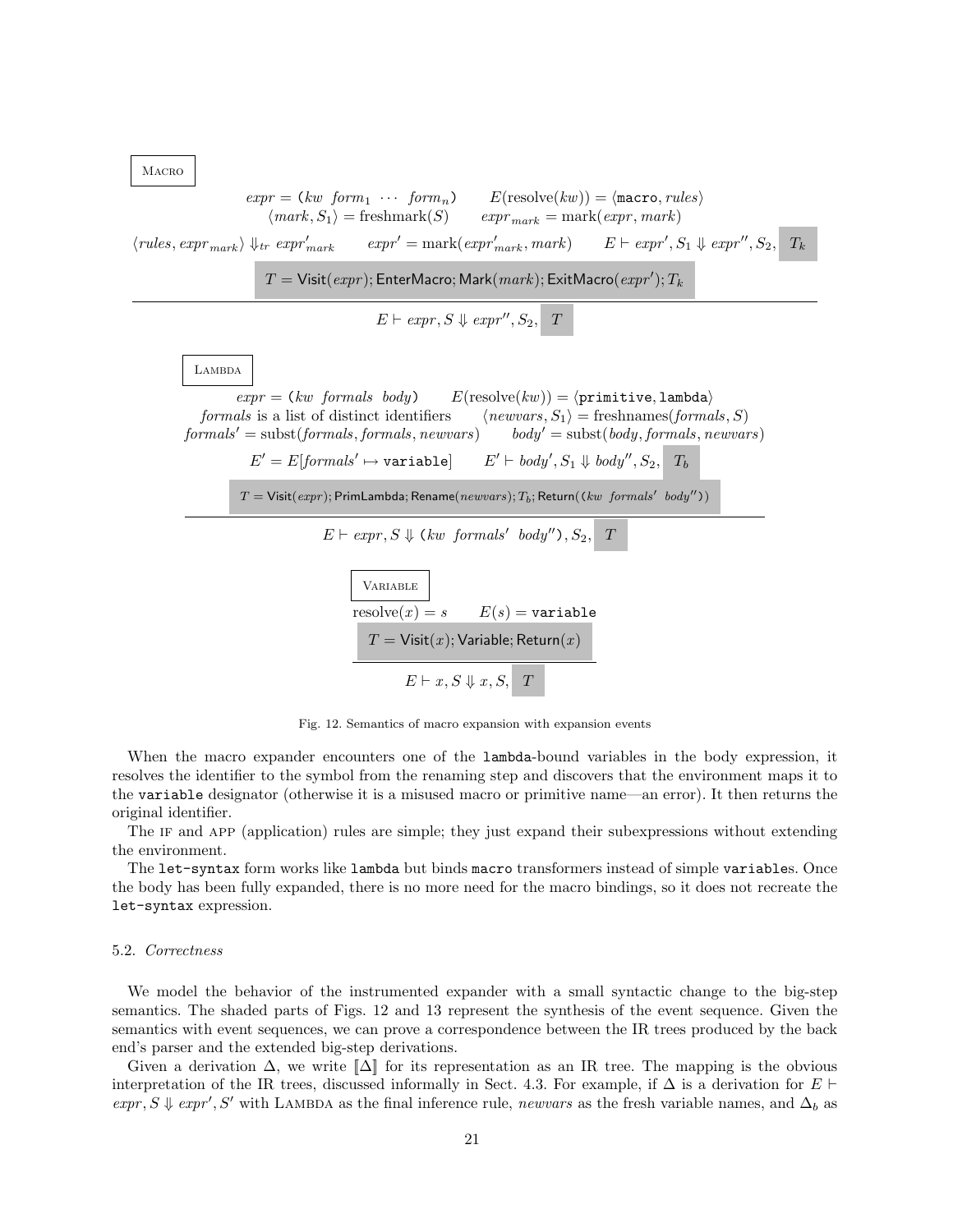$$
expr = (kw \text{ test then else}) \qquad E(\text{resolve}(kw)) = \langle \text{primitive}, \text{if} \rangle
$$
\n
$$
E \vdash test, S \Downarrow test', S_1, T_1 \qquad E \vdash then, S_1 \Downarrow then', S_2, T_2 \qquad E \vdash else, S_2 \Downarrow else', S_3, T_3
$$
\n
$$
T = \text{Visit}(expr); \text{PrimIf}; T_1; T_2; T_3; \text{Return}((kw \text{ test}' \text{ then}' \text{ else}'))
$$
\n
$$
E \vdash expr, S \Downarrow (kw \text{ test}' \text{ then}' \text{ else}'), S_3, T
$$
\n
$$
expr = (kw \text{ arg}_1 \cdots \text{ arg}_n) \qquad E(\text{resolve}(kw)) = \langle \text{primitive}, \text{app} \rangle
$$
\n
$$
\forall i \leq n : E \vdash arg_i, S_{i-1} \Downarrow arg'_i, S_i, T_i
$$
\n
$$
T = \text{Visit}(expr); \text{PrimApp}; T_1 \cdots T_n; \text{Return}((kw \text{ expr'}_1 \cdots \text{ expr'}_n))
$$
\n
$$
E \vdash expr, S_0 \Downarrow (kw \text{ arg}'_1 \cdots \text{ arg}'_n), S_n, T
$$

## Let-Syntax

 $\vert$  IF  $\vert$ 

 $expr = (kw \ ((var_1 \ rhspace{-1.5pt}/\ \text{th} \cdot \text{th} \cdot \text{th} \cdot \text{th} \cdot \text{th} \cdot \text{th} \cdot \text{th} \cdot \text{th} \cdot \text{th} \cdot \text{th} \cdot \text{th} \cdot \text{th} \cdot \text{th} \cdot \text{th} \cdot \text{th} \cdot \text{th} \cdot \text{th} \cdot \text{th} \cdot \text{th} \cdot \text{th} \cdot \text{th} \cdot \text{th} \cdot \text{th} \cdot \text{th} \cdot \text{th} \cdot \text{th} \cdot \text{th} \cdot \text{th} \cdot \text{th$ each var<sub>i</sub> is a distinct identifier vars =  $(var_1 \cdots var_n)$   $\langle newvars, S_1 \rangle$  = freshnames(vars, S)  $(newvar_1 \cdots newvar_n) = newvars \quad \forall i \leq n : \text{ValidRule}(rhs_i) \quad E' = E[\{newvar_i \mapsto \langle \text{macro}, \text{rhs}_i \rangle\}]$  $body' = \text{subst}(body, vars, newvars)$   $E' \vdash body', S_1 \Downarrow body'', S_2, T_b$ 

 $T = \text{Visit}(expr)$ ; PrimLetSyntax; Rename $(newvars)$ ;  $T_b$ ; Return $(body'')$ 

 $E \vdash expr, S \Downarrow body'', S_2, \boxed{T}$ 



the derivation corresponding to the body expression, then

 $[\![\Delta]\!] = \mathsf{LambdaNode}(expr, expr', newvars, [\![\Delta_b]\!])$ 

Every inference rule has a corresponding datatype variant, and the fields of the variants suffice to determine the entire contents of the derivation if the initial store and environment are known. We omit the formal definition of  $\lbrack \cdot \rbrack$ .

Now we are ready to state the correctness theorem. Informally, we want to prove that when the macro expander runs, starting with the initial environment and store, and the stepper constructs an IR tree, the IR tree corresponds to the derivation in the big-step semantics.

**Theorem 1** If  $\Delta$  is a derivation of the judgment

$$
E \vdash expr, S \Downarrow expr', S', T
$$

then parse $(T) = \llbracket \Delta \rrbracket$ .

**Proof sketch.** First we show that T belongs to the language accepted by the grammar  $\mathcal{G}$  (by Lem. 2) and that the parse function is defined on all traces in  $G$  (Lem. 3). Consequently, the parser is well-defined on T. Then we proceed by induction on the structure of  $\Delta$ . For each inference rule, we show that the environments and stores in subjudgments correspond to those in the recursive calls to the parser, and we apply the induction hypothesis on those subderivations.

**Lemma 2** If  $E \vdash expr, S \Downarrow expr', S', T$ , then T is in the language of  $G$ .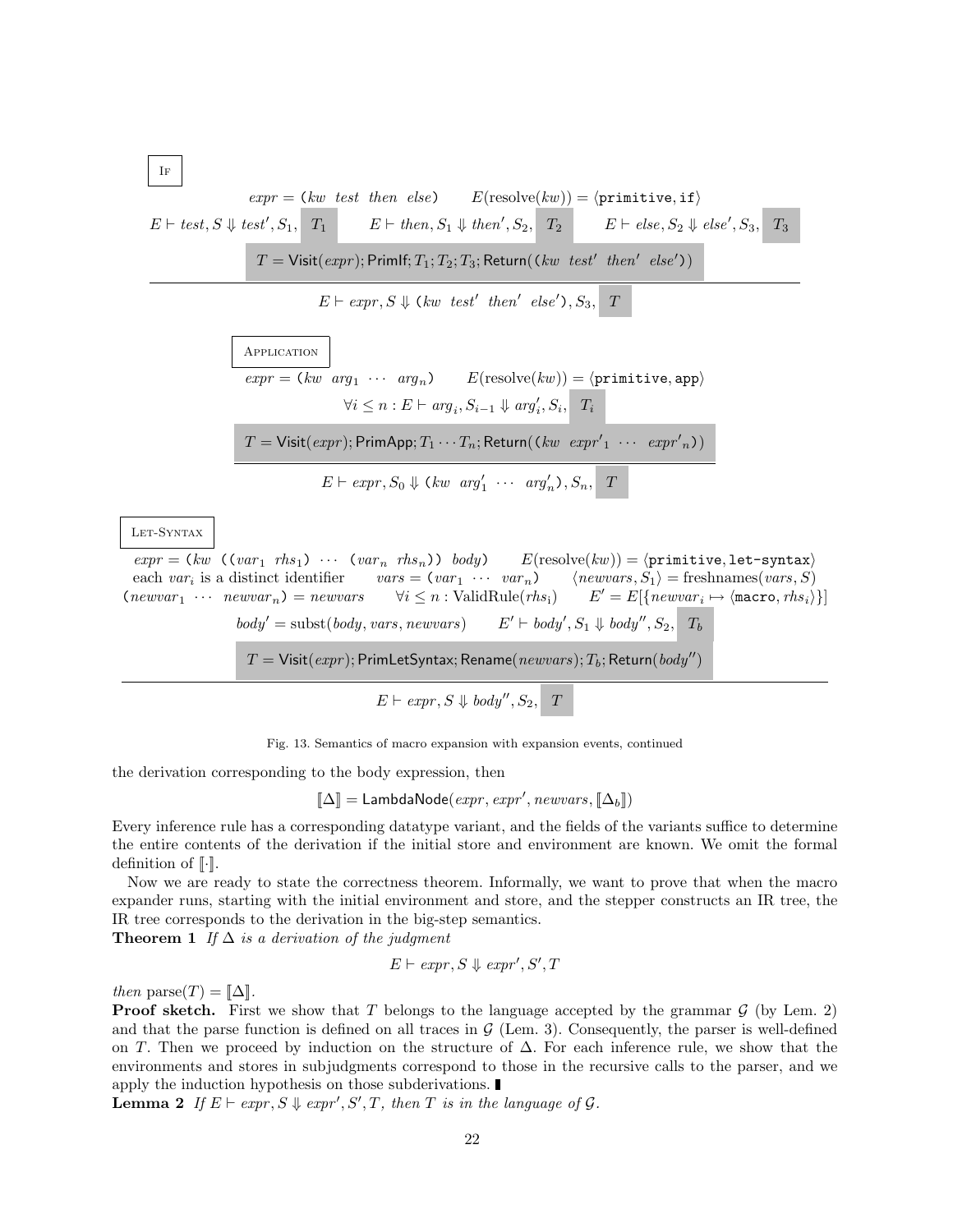**Proof sketch.** By induction on the derivation of the judgment. Each inference rule contains a trace expression that corresponds exactly to a line of  $\mathcal{G}$ .

**Lemma 3** The function parse is well-defined on all event sequences in the language of  $\mathcal{G}$ .

**Proof sketch.** The definition of parse covers every alternate in the production of  $\mathcal{G}$ . The grammar is unambiguous; therefore, a single parse rule applies to any event sequence, and parse is a function.

This result scales up to the error-handling version of the back end. We must simply add inference rules for failed expansions, with one inference rule for each possible point of failure. We must also add the corresponding patterns to the parse function. The structure of the proof stays the same.

#### 6. Experience

We have implemented a macro stepper for PLT Scheme following the design presented in this paper. The actual macro stepper handles the full PLT Scheme language, including modules, procedural macro transformers and their accompanying phase separation [13], source location tracking, and user-defined syntax properties. The macro stepper also handles additional powerful operations available to macro transformers such as performing local expansion and lifting expressions to top-level definitions. The full language poses additional complications to the macro hiding algorithm. For example, PLT Scheme partially expands the contents of a block, e.g., the body of a lambda term, to expose internal definitions so that the block can be transformed into a letrec expression. Advanced operations available to macro writers cause similar problems. In most cases the macro stepper is able to cleanly adapt the macro hiding algorithm; in a few cases the macro stepper compromises and shows extra expansion details.

The macro stepper is available in the standard distribution of PLT Scheme. Macro programmers have been using it since its first release via nightly builds, and their practical experience confirms that it is an extremely useful tool. It has found use in illustrating macro expansion principles on small example programs, occasionally supplementing explanations given on the mailing list in response to macro questions. In Kathi Fisler's accelerated introductory course at Worcester Polytechnic Institute, a course that covers macros, the students discovered the macro stepper on their own and found it "cool."

Our users report that the macro stepper has significantly increased their productivity. It has helped several fellow researchers debug large multi-module systems of co-operating macros that implement their language extensions. One example is Typed Scheme [33], a typed dialect of PLT Scheme. The implementation of Typed Scheme is a large project that makes intensive use of the features of the PLT Scheme macro system, and its development benefited greatly from the macro stepper.

User reports support the importance of macro hiding, which allows programmers to work at the abstraction level of their choice. This feature of the debugger is critical for dealing with nontrivial programs. Otherwise, programmers are overwhelmed by extraneous details, and their programs change beyond recognition as the macro stepper elaborates away the constructs that give programs their structure. At the same time, the need for more structured navigation is clear, especially when debugging large modules, and this is a priority of the continuing development of the macro stepper.

We ended up using the macro stepper for its own development. We naturally used macros to implement the grammar transformation for handling errors, and our first attempt produced incorrect references to generated nonterminal names—a kind of lexical scoping bug. Fortunately, we were able to use a primitive version of the macro stepper to debug the grammar macros.

Acknowledgments We are grateful to Matthew Flatt for his help and guidance in instrumenting the PLT Scheme macro expander. We thank Sam Tobin-Hochstadt for his feedback and bug reports. We also thank the anonymous referees of this paper and its conference version for their suggestions.

## References

- [1] E. Barzilay. Swindle. http://www.barzilay.org/Swindle.
- [2] A. Bove and L. Arbilla. A confluent calculus of macro expansion and evaluation. In ACM Symposium on Lisp and Functional Programming, pages 278–287, 1992.